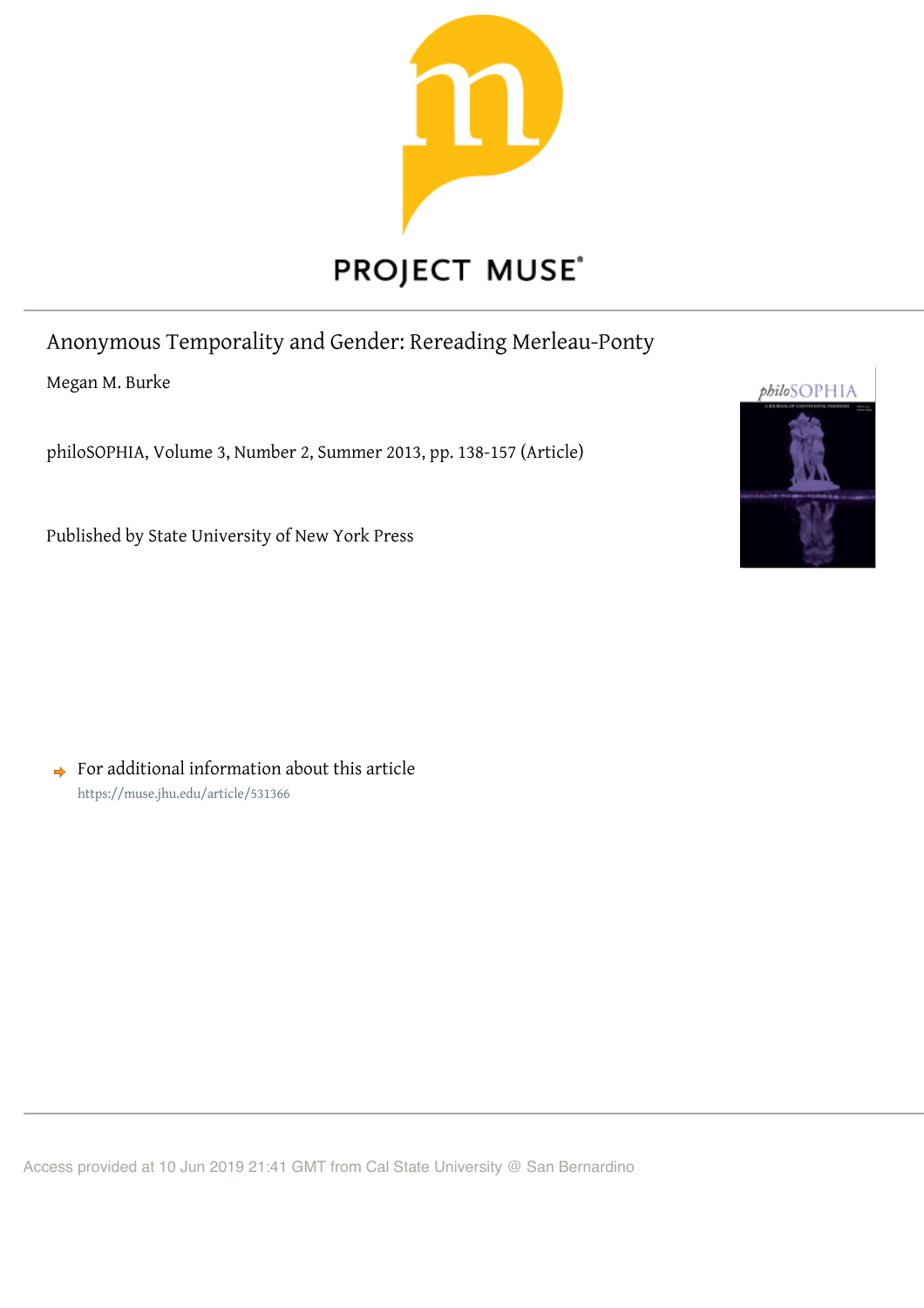# Anonymous Temporality and Gender

Rereading Merleau-Ponty

Megan M. Burke

THIS ESSAY PROVIDES A FEMINIST reading of Merleau-Ponty's notion of anonymity in order to show that it is a critical resource for a feminist account of gender. For Merleau-Ponty, anonymity is a structure of temporality that is prior to the cogito; it is a time that actualizes the reflective self. It gestures away from ontological commitments rooted in presence and calls attention to how senses inform and actualize one's reflective experience, which illuminates how it is that certain habits become sedimented or deeply rooted into the structure of one's lived experience. As such, anonymity provides a useful framework for understanding how and in what ways gender normativity is taken up and resisted in experience. Yet feminist readings of Merleau-Ponty and anonymity are divided. On the one hand, there is a strong criticism of his work in general and anonymity in particular and, on the other hand, there is an effort to recuperate aspects of his project, including anonymity. Four examples can help frame this disparate feminist reception of his work:

1. Merleau-Ponty neglects sexual difference. For example, Elizabeth Grosz suggests, "Merleau-Ponty leaves out—indeed, is unable to address—the questions of sexual difference, the question of what kind of human body he is discussing, what kind of perceptual functions, and what kind of sexual desire result from the sexual morphology and particularity of the subject" (Grosz 1994, 10).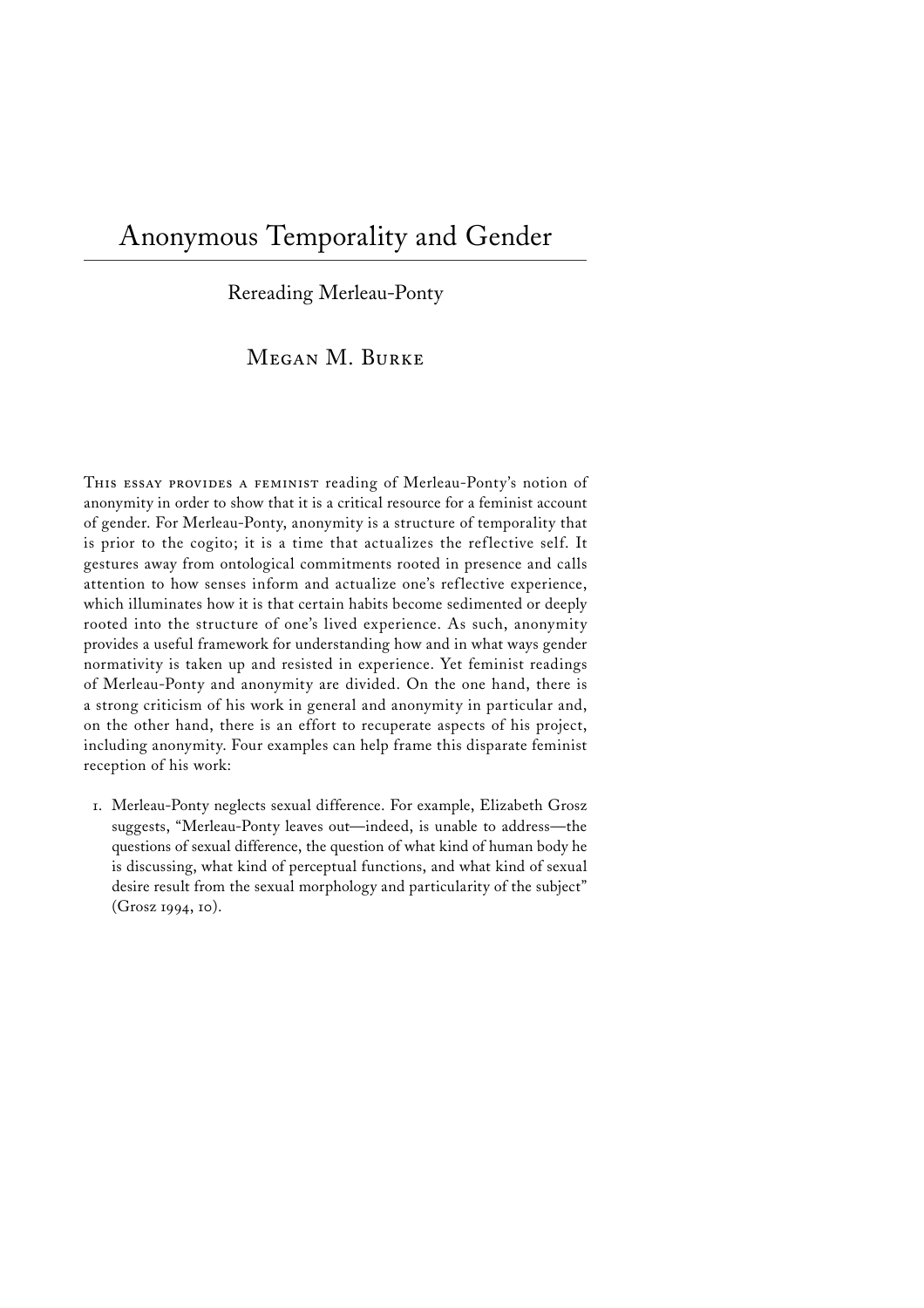- 2. Anonymity neglects sexual difference. Shannon Sullivan is representative of this point, claiming, "Merleau-Ponty's notion of the anonymous or impersonal body . . . leads one to overlook" difference; "Merleau-Ponty fails to realize" difference; "He is wrong" (Sullivan 2001, 71).
- 3. Anonymity illuminates sexual difference. For Silvia Stoller "[W]ith the help of Merleau-Ponty . . . sexual difference presupposes an anonymous sexuality which underlies gender identifications," making anonymity important to a phenomenological account of sexual difference (Stoller 2013).
- 4. Merleau-Ponty's account of embodied subjectivity provides insight into the lived experience of femininity. Feminist analyses of female body comportment, such as those of Iris Marion Young and Sandra Bartky, suggest that gender is a process of sedimentation (Young 1990; Bartky 1990). More specifically, they suggest gender becomes a lived experience through the repetition of particular behaviors and actions such that they become a deeply habituated part of one's being in the world.

While the feminist criticisms of Merleau-Ponty are important insofar as they caution against the acceptance of universal claims about existence, they also overlook anonymity's relationship to time. Given that Merleau-Ponty's characterization of anonymity is temporal through and through, this oversight is problematic. Without an account of anonymity as a kind of temporality, we miss the value of anonymity and the further insight that can be drawn from it in relation to gender. In what follows, then, I propose a solution to the disparate reception of his work. I suggest that reading anonymity as a structure of temporality illuminates how gender is taken up in lived experience. And, I suggest that anonymity can provide a strong account of gender normativity when one understands the parallels between sedimentation and anonymity with respect to temporality. By showing the strong connection between sedimentation and anonymous temporality, I suggest that it is ontologically and politically helpful to understand gender as a lived time.

In the first section of this paper, I will address the main criticisms of anonymity provided by Shannon Sullivan and Luce Irigaray, while also paying attention to those from Elizabeth Grosz, Judith Butler, and Beata Stawarska. For Sullivan, Grosz, and Butler, Merleau-Ponty's anonymous body is a neutral body, a body that fails to account for gender differences. Irigaray and Stawarska suggest that anonymity is the mark of patriarchy, making ethical and ontological solipsism fundamental to Merleau-Ponty's work. In each of these cases, anonymity provides nothing useful for and is, in fact, a detriment to feminist projects.

In the second section of this paper, I turn to Stoller's positive reading of anonymity. For Stoller, anonymity is a political and ethical resource that challenges gender norms because it can allow for transformation in one's

Anonymous Temporality and Gender  $\mathbb{X}_{139}$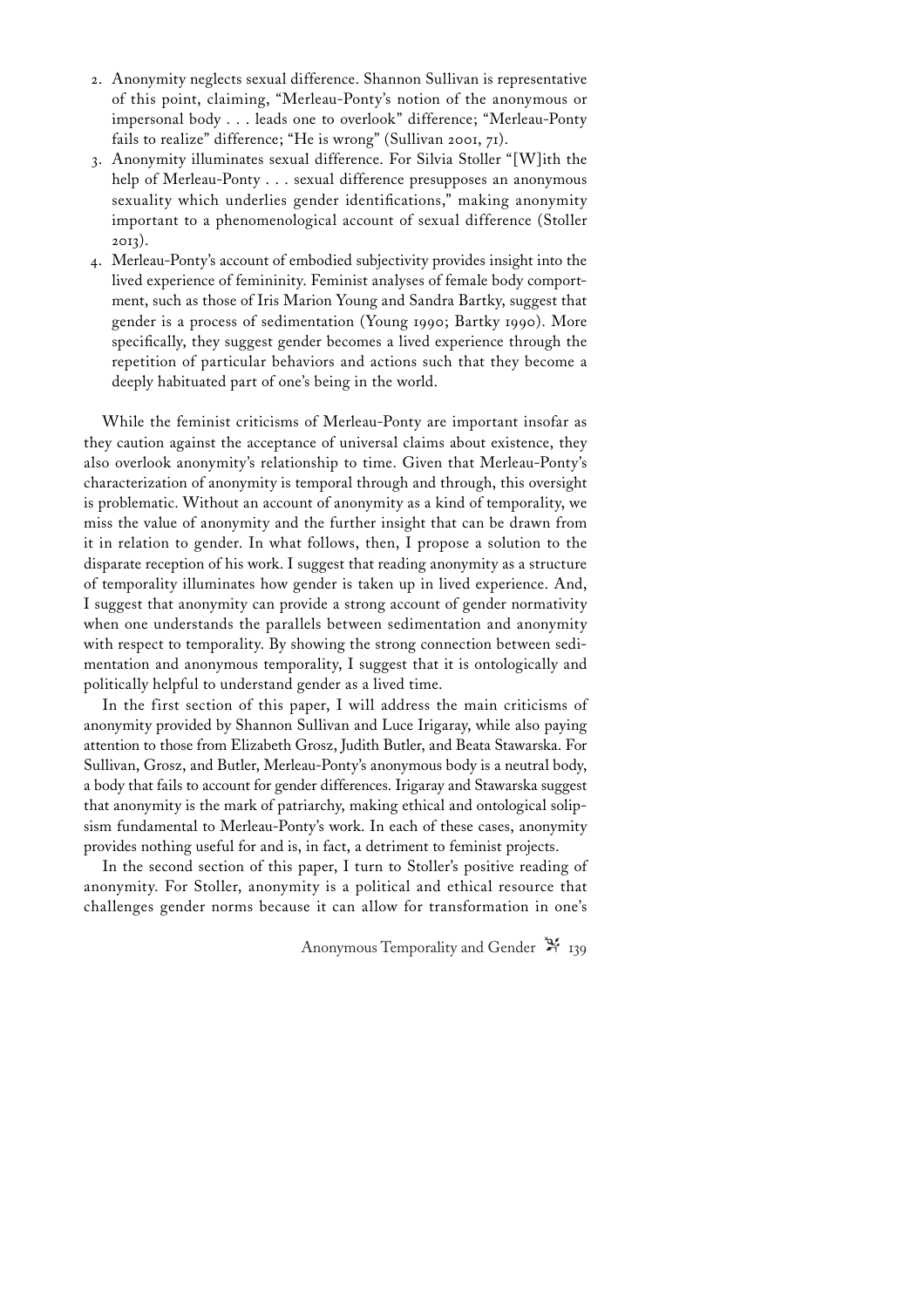gendered existence. Stoller begins to think of anonymity in relation to time, claiming that it is a certain modality of time that creates the indeterminacy of gender. Stoller, however, is not adamant that anonymity must be understood fundamentally as a mode of temporality, which brings me to my own reading of anonymity.

I suggest that it is necessary to read anonymity as a kind of temporality and I show that the only resources Merleau-Ponty provides are those that make anonymity recognizable as temporality. My reading of anonymity leads me to suggest, in the final section, that anonymous temporality and temporality itself are vital resources for a phenomenological account of gender. Here I argue that seeing anonymity as temporality provides a more robust account of the experience and existence of gender such that the notion of anonymity becomes central to a phenomenology of gender. In understanding gender as temporality, I claim that it is possible to understand both the phenomenon and violence of gender normativity and the potential path for its subversion.

# **Anonymity as the Masculine Universal**

In *Phenomenology of Perception*, Merleau-Ponty refers to anonymity in several ways; the anonymous body, the prepersonal, the impersonal, "an original past," natural time, an "absolute past of nature, "primordial silence," "prehistory," and "a past which has never been present" (Merleau-Ponty 2012b, 252, 137/160, 184/214, 240/277, 252). These terms demonstrate what anonymity is for Merleau-Ponty: a certain kind of temporality, a lived time that is prior to the present, a generative time before the history of the "I." Yet the feminist literature on anonymity neglects this complexity and its direct relationship to time. Instead, it reads anonymity as the impersonal or a shared generality of human existence. Shannon Sullivan, for instance, in *Living Across and Through Skins: Transactional Bodies, Pragmatism, and Feminism*, provides the following account of Merleau-Ponty's notion of anonymity: "[B]eneath that personal level is a level of existence in which there is a commonality between and a quasi-indifferentiation from other bodies. . . . Complementary to the characterization of anonymous existence as pre-personal is Merleau-Ponty's description of it as impersonal" (Sullivan 2001, 69–70). The standout feature of anonymity, Sullivan suggests, is its impersonal structure. It is the place prior to which my body and self are noticeably different than that of an other such that anonymity is a pure shared existence. "As the word 'anonymous' indicates, my bodily structure is unnameable in that it cannot be completely claimed as uniquely mine" (Sullivan 2001, 70). Citing Merleau-Ponty, Sullivan supports her own point: "my existence is impersonal because the other's 'living body has the same structure as mine" (Sullivan 2001, 70).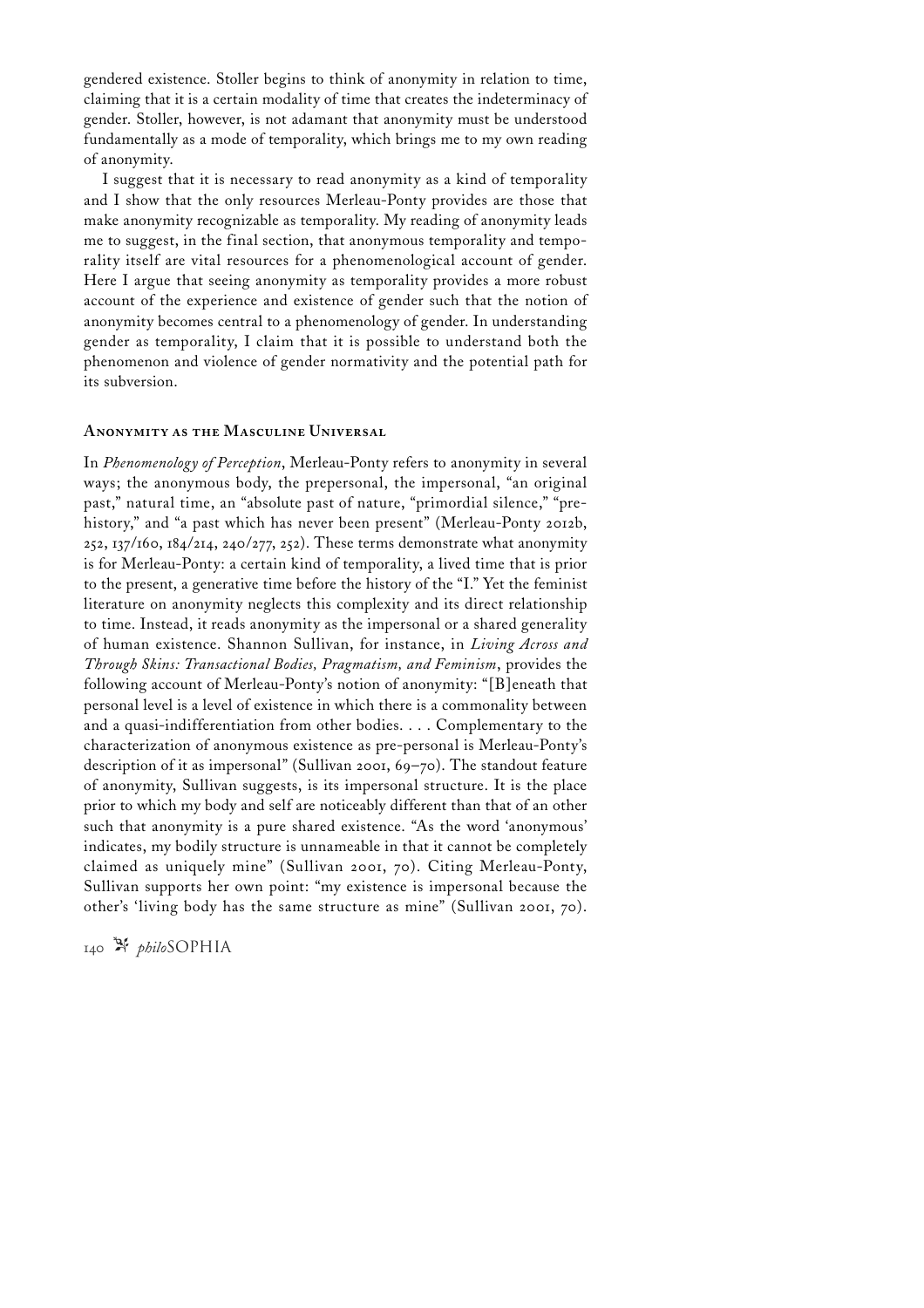In this sense, anonymity is read as a layer beneath my personal self, a layer that becomes a universal ground.

The consequences of this universal ground are indeed troubling from a feminist perspective, as positing a universal ground for bodies denies sexual difference. For Sullivan, claiming similarity to another's body means that I privilege myself as the site of perception; I become the site for establishing similarity and fail to perceive how another may differ from me. Ultimately, the problem with anonymity is this:

[B]ecause the body is an anonymous body that has no particularity—such as that provided by gender, sexuality, class, race, age, culture, nationality, individual experiences, upbringing, and more—Merleau-Ponty's intersubjective dialogue often turns out to be a solipsistic subject's monologue that includes an elimination of others in its very "communication" with them. Because the particularities have been overlooked, Merleau-Ponty's account of intersubjectivity is built upon the domination of others (Sullivan 1997, 1).

Consequently, Sullivan claims that Merleau-Ponty's account of embodied subjectivity fails to provide an ethical account of intersubjectivity precisely because subjectivity is rooted in the anonymous universal, one that is saturated with domination. While humans may share a physiological structure, this is not only an insufficient starting point for intersubjectivity, but it is also a dangerous one. Human bodies are not neutral. Sometimes, Sullivan claims, human bodies can provide a departure point for shared meaning in the world, but our concrete situations most often mean that we do not have similar worlds in common. For instance, as Iris Marion Young shows in "Throwing Like a Girl," female body comportment means that girls and women have inhibited bodily motility whereas men are encouraged to take up space (Young 1990). The implications this has on women's lived experience are, as Young shows, detrimental; women are immobilized in time and space. When the body is understood as a neutral place, we fail to see the differences that gender makes on one's living body. Sullivan suggests another example: "The meaning of food, hunger, and eating . . . are likely to be very different for the anorexic and nonanorexic" (Sullivan 2001, 71). Thus, Sullivan concludes, "Neglecting this fact," of the concreteness of my bodily structure and its extension in the world, "as Merleau-Ponty's notion of the anonymous or impersonal body tends to do, leads one to overlook the different habits incorporated into bodily structures and thus the different meanings that bodily gestures have as a result" (Sullivan 2001, 71). This oversight forbids recognition of concrete situations, which means we also miss the structures that create these situations.

Ultimately, as Grosz points out in *Volatile Bodies*, Merleau-Ponty is "unaware of the masculinity and phallocentrism of" his analysis "of the lived body"

Anonymous Temporality and Gender  $\mathbb{N}_{141}$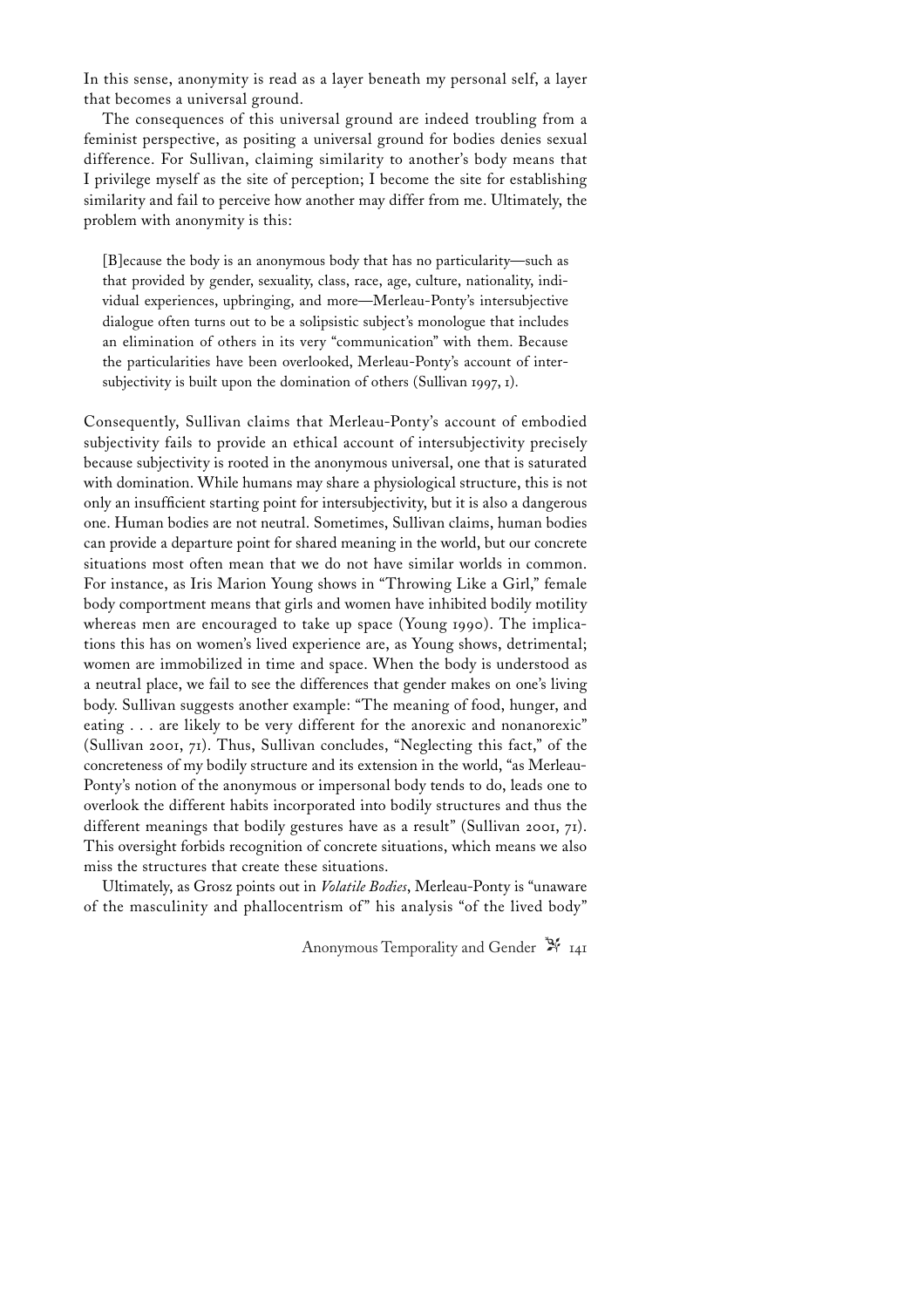such that the "question of what other types of human experience, what other modalities of perception, what other relations . . . cannot be raised in the terms he develops" (Grosz 1994, 110). His account of subjectivity, then, is nothing more than the singular vision of the masculine subject. Judith Butler's reading corroborates this view, claiming that Merleau-Ponty's understanding of lived experience rests upon heteronormativity: his "descriptions of sexuality" are "tacit normative assumptions about the heterosexual character of sexuality. Not only does he assume that sexual relations are heterosexual, but that the masculine sexuality is characterized by a disembodied gaze that subsequently defines its object as mere body" (Butler 1981, 86). For Butler, because this tacit heteronormativity structures his account of the lived experience of sexuality, the reference to the anonymous body is actually an account of the masculine subject.

In *An Ethics of Sexual Difference,* Luce Irigaray draws similar conclusions in her reading of Merleau-Ponty by suggesting that he, like other male philosophers before him, continues to occupy the throne of the masculine universal, consuming and making invisible the feminine other. This invisibility of the feminine other, of sexual difference, results in the masculine subject's negation of alterity. In other words, there is no recognition of sexual difference and therefore there is no recognition of the feminine subject position. In denying the ontological status of difference, Merleau-Ponty suggests that the only way for two different seers to recognize one another would be for them to assimilate to the same world. Consequently, we would become the same:

Within this world, movement is such that it would take extraordinary luck for two seers to catch sight of each other, find each other on the track of the same circle and cross paths, or look at each other as they walk in parallel lines. Or might it happen that they see each other's eyes? Another possibility which is highly unlikely. For this to come about, it would have to happen that two seers assimilated the "universal Word," its effects, the world, in exactly the same way, and that they found each other at the same point space and time. An unlikely stroke of luck or chance? Or of grace? *Which makes us identical at a given moment* (Irigaray 1993, 182; emphasis mine).

For Irigaray, Merleau-Ponty's ontological commitments rely on the logic of the same. Beata Stawarska shares similar claims against and raises concerns over Merleau-Ponty's ontology in general, but also of anonymity in particular. She suggests that Merleau-Ponty not only brackets gender in his ontology, "but also self/other specificity" in the emphasis of an ontological anonymity, thus "establishing a homogenous enclosed philosophical system, which threatens to reduce alterity to sameness" (Stawarska 2006, 104). As the impersonal, then, anonymity fails to address the ways in which sexual difference structures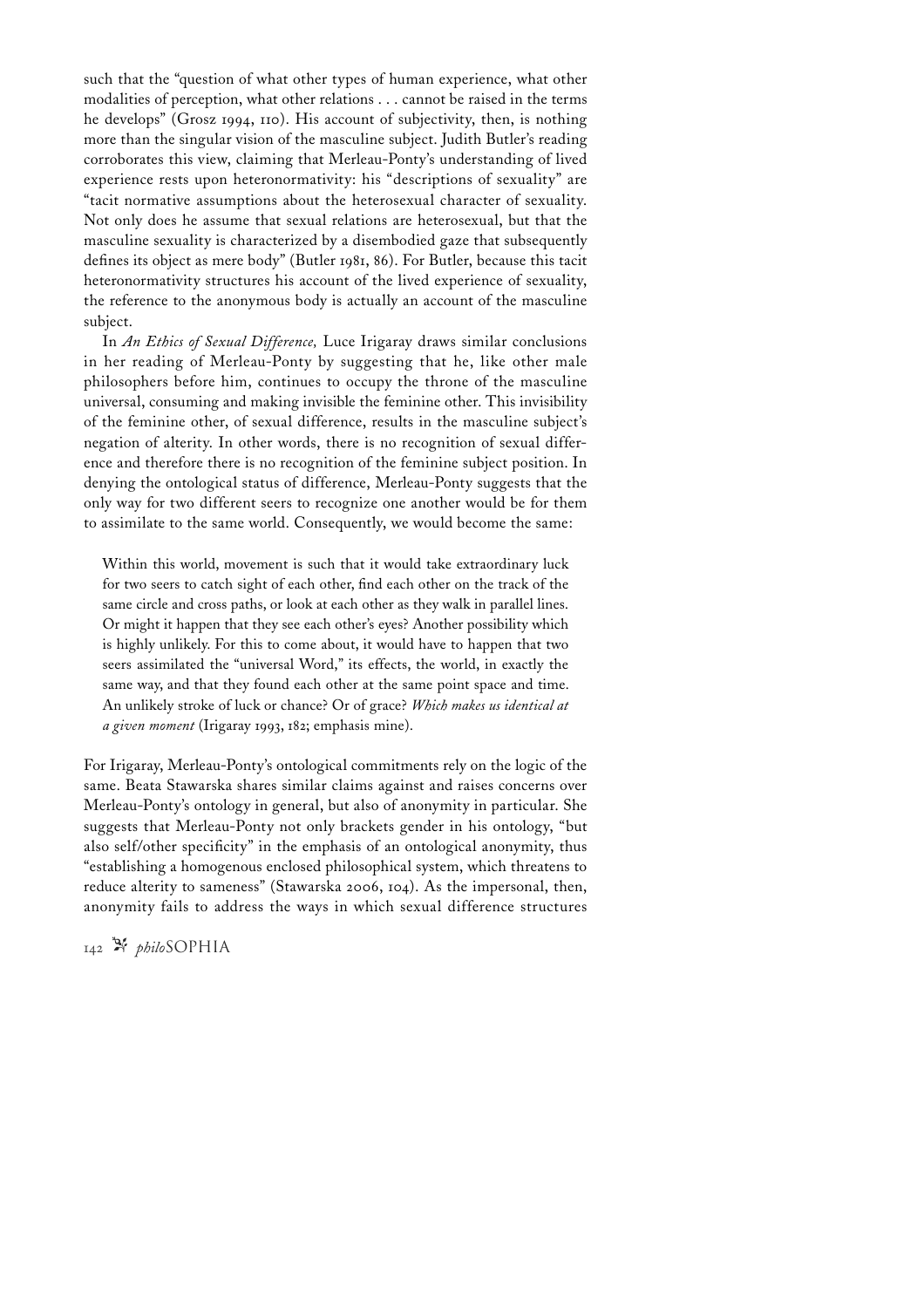our being in the world. The covering over of this difference means that Merleau-Ponty's ontology provides no ethical resources for feminist work.

These criticisms of anonymity are helpful insofar as they caution us against neutral and universal claims. Such skepticism is both understandable and necessary in a world in which gender differences matter. It is certainly not the case that my body is the same as my brother's in regard to our situation in the world. Thus, an account of gendered experiences, gendered bodies, and the structures that create these situations is indeed crucial. But from these criticisms, it seems that Merleau-Ponty does not provide any resources to give such an account.

#### **Anonymity as Indeterminacy**

In defense of anonymity, Stoller points to several failures in the claim that anonymity denies gender difference. In "Reflections on Merleau-Ponty Skepticism," Silvia Stoller challenges Sullivan's treatment of the anonymous body as a neutral site. Given that "for Merleau-Ponty the human subject is always a situated subject—and this applies also to its anonymous mode of being"—the equation of anonymity with neutrality is "unfounded" (Stoller 2000, 176). Instead, Stoller reads anonymity as "the anonymous collectivity . . . a sort of existence of numerous person" (Stoller 2000, 176). Citing Merleau-Ponty, she points out that anonymity is a "dual being"; it is the place where the other and I are "two sides of one and the same phenomenon" (Stoller 2000, 176). And furthermore, asymmetry characterizes the two insofar as Merleau-Ponty acknowledges that the other is different from me. As Stoller points out, Merleau-Ponty affirms difference between the other and me when he says, "[I]t would be hypocritical to pretend that I seek the welfare of another *as if it were mine*" (Stoller 2000, 177). Ultimately, Stoller claims, it is not that Merleau-Ponty wants to negate differences; but rather, he wants to know of their emergence in the world and in one's style of being.

As a means to build her defense of anonymity, Stoller's most recent work seeks to provide a positive reading of anonymity. Rather than reading anonymity solely as the impersonal, Stoller reads anonymity as indeterminacy. In "The Indeterminable Gender: Ethics in Feminist Phenomenology and Poststructuralist Feminism," Stoller suggests that for Merleau-Ponty anonymity is an indeterminacy that characterizes and underlies all of human existence. For Stoller, thinking anonymity as indeterminacy is a way to think about a form of intersubjective indifference and social generality. She says, "This is a sphere of social generality . . . in which I and the other are not yet distinguished"; "In our everyday communication we meet hundreds of people, women and men and other gendered beings," but "we are seldom directed to them by way of consciously identifying their gender" (Stoller forthcoming). Ultimately, she

Anonymous Temporality and Gender  $\mathbb{N}_{143}$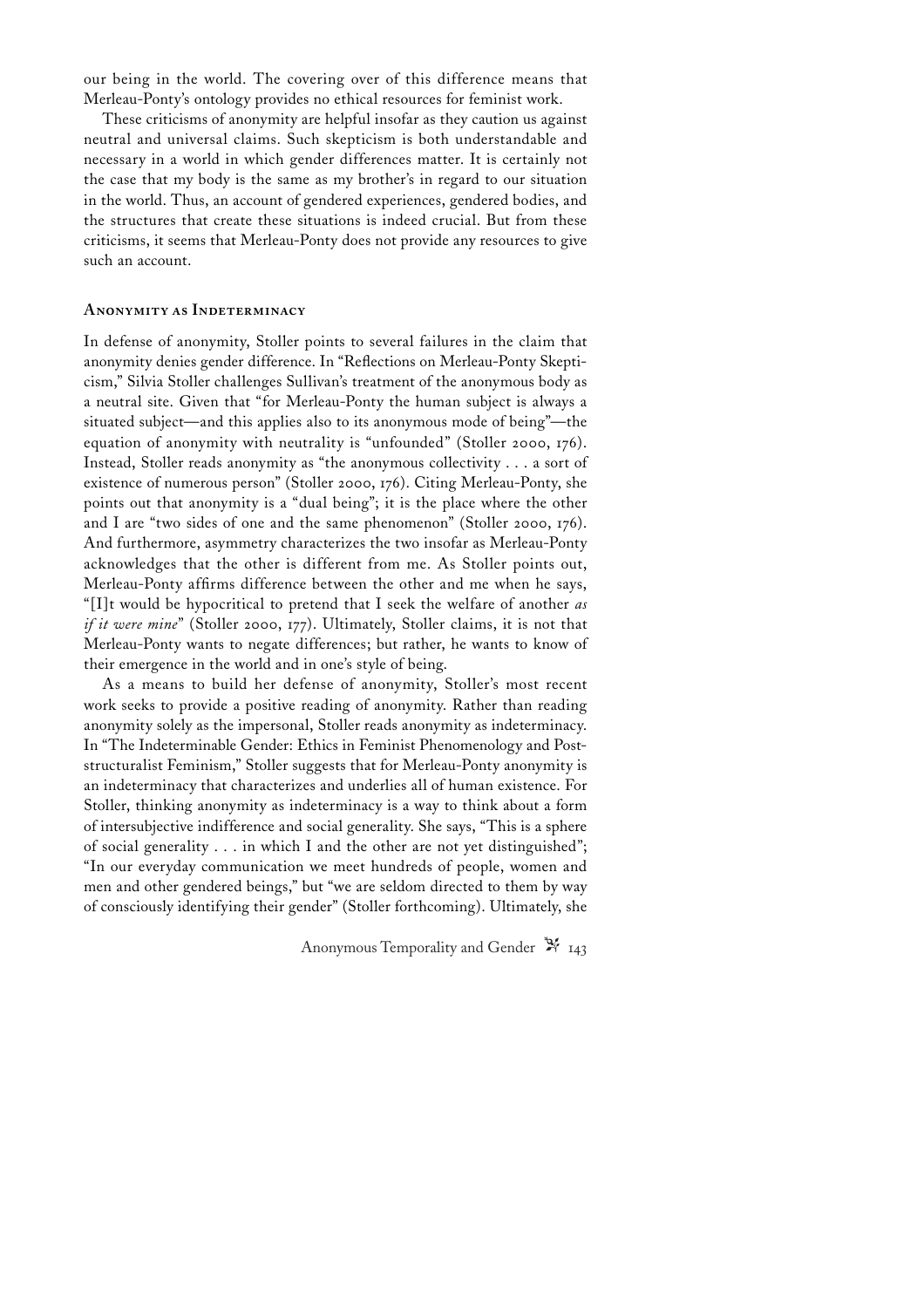wants to emphasize, through anonymity, that there are moments when a part of my gendered "I" may not be central to my experience—there are some moments in which another's gender remains indeterminate or anonymous to us.

In other work, Stoller tries to build on this account of anonymity as indeterminacy by raising the issue of time. She argues that, although Merleau-Ponty relates anonymity to sexuality most clearly, "anonymity is not restricted to the issue of sexuality and sexual being," and so "it may also be applied to the issue of temporality" (Stoller 2011, 84). Stoller seeks to address what anonymous temporality is and arrives at the following conclusion:

According to Merleau-Ponty, "there is" temporality that is not yet named or determined, but that underlies all our specific temporal experiences, women's and men's. Merleau-Ponty calls this 'primordial temporality'. . . . Like anonymous sexuality, anonymous temporality is a latent sphere of temporality that underlies the different time experiences of genders. It is a sphere of temporal generality in which genders do share even as they have their specific time experiences. . . . However, this sort of temporality is different from that which can be identified as the temporality of women and men. (Stoller 2011, 87)

From here, she returns to anonymous temporality as the indeterminate and therefore a polymorphous resource of gendered experience: "[F]rom the premise that determinations are marked by a constitutive instability, there can grow a fundamental hope of other determinations" (Stoller forthcoming). That is, if one is not always already marked by a determined gender, then there is a time to become gender differently.

In relation to gender, however, I find this reading of anonymity unconvincing. While I do not disagree that anonymity can be characterized by indeterminacy, it does not follow that this alleviates the reality of gender from our experience. Yet Stoller's turn to time starts to underscore a critical character of anonymity that does not appear in other feminist work. In this latter respect, Stoller's account is more sufficient than Sullivan's insofar as Stoller acknowledges a relationship between anonymity and temporality. But still, even in making this turn to the temporal, Stoller does not adequately characterize anonymity. If this is a temporality that is different from the time of being a man or a woman, then what does it do to our understanding of gender? Does this really mean, as Stoller suggests, that there is a time in life when gender does not exist? It seems that Stoller fails to understand the difference between anonymous temporality and anonymity in the experience of life.

Thus, an account of anonymous temporality is still needed. While Stoller argues that it is possible to understand anonymity in temporal terms, I argue that anonymity is essentially temporal.<sup>1</sup> Only by understanding anonymity in this way can we fully account for what anonymity is and why it is an abundant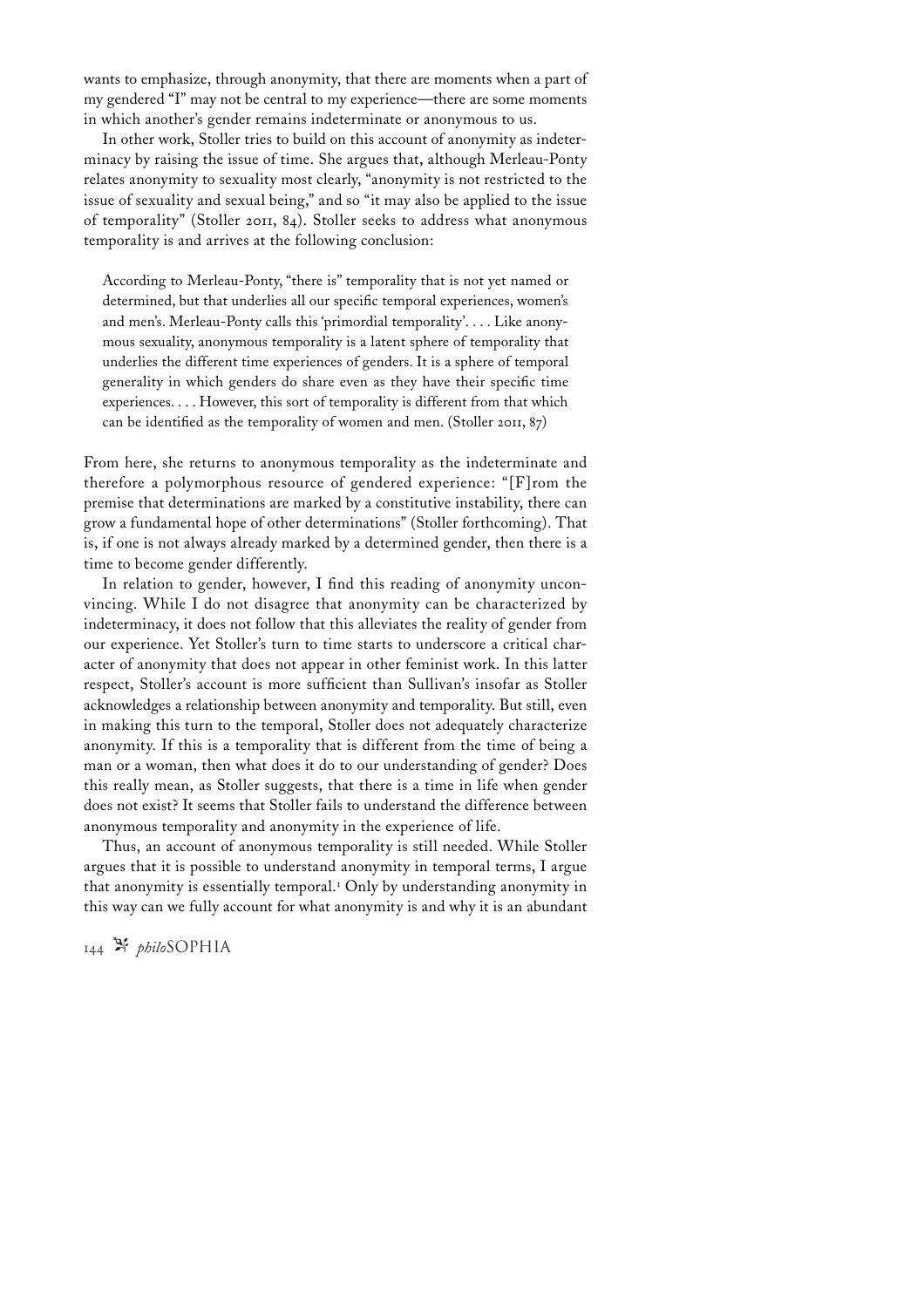resource for feminism. In what follows, I will provide a reading of anonymity to show why it is not a level beneath the personal in the sense of a hierarchical suppression, but a dimension of time that is never present to the personal body, one's "I." As such, it is vital to conceive of anonymity as "the past that has never been present" (Merleau-Ponty 2012b, 252). This allows us to see another side of anonymity, a side that relates to sedimentation and the invisible formation of gendered habits. Ultimately, sedimentation can only be understood in relation to anonymity. It is through anonymous temporality that gender becomes a sedimented style of being, a style that is saturated with difference. This account will give us more insight and a more sufficient understanding of why the aforementioned criticisms of Merleau-Ponty are unfounded. At the same time, however, this account will, as Stoller first suggests, also show why anonymity allows us to see a surplus of being that can be a political resource for feminism.

# **Anonymity as Time**

So far, my suggestion has been that there has yet to be a sufficient feminist treatment of anonymity. In this section, I return to the question of anonymity to claim that anonymity is necessarily a temporality of a distinct kind. I will provide an account of what this temporality is, how it relates to the personal body and personal time, and the ontological commitments that stem from the relationship between anonymous temporality and personal temporality. To recover the insight into anonymity, we must first show how the concept emerges from an experience of a certain temporal dimension of existence.

From the very beginning of *Phenomenology of Perception*, Merleau-Ponty is concerned with the anonymous aspect of our being and of our reflections in relation to time as a specific response to the Western philosophical legacies that favor certainty and the ever-present thinking "I." His dissatisfaction with preceding philosophical inquiries is generally oriented around the same critique: "We must not merely settle into a reflective attitude or into an unassailable *Cogito*, but also reflect upon this reflection, *understand the natural situation it is aware of replacing and that thereby belongs to its definition*" (Merleau-Ponty 2012b, 63; emphasis mine). Within philosophy, whether from Descartes, Kant, or Husserl, Merleau-Ponty denies the universal constituting power of Cartesian *cogito* and their respective commitments to the certainty of the present, a temporality where the "experience of a being is established once and for all" (Merleau-Ponty 2012b, 46). Instead, his project entails a philosophical account of the past, which is incompatible with a philosophy of consciousness and presence. Merleau-Ponty aims to account for the "strange relations woven between the parts of the landscape, or from the landscape to me as an embodied subject, relations by which a perceived object can condense

Anonymous Temporality and Gender  $\mathbb{N}_{145}$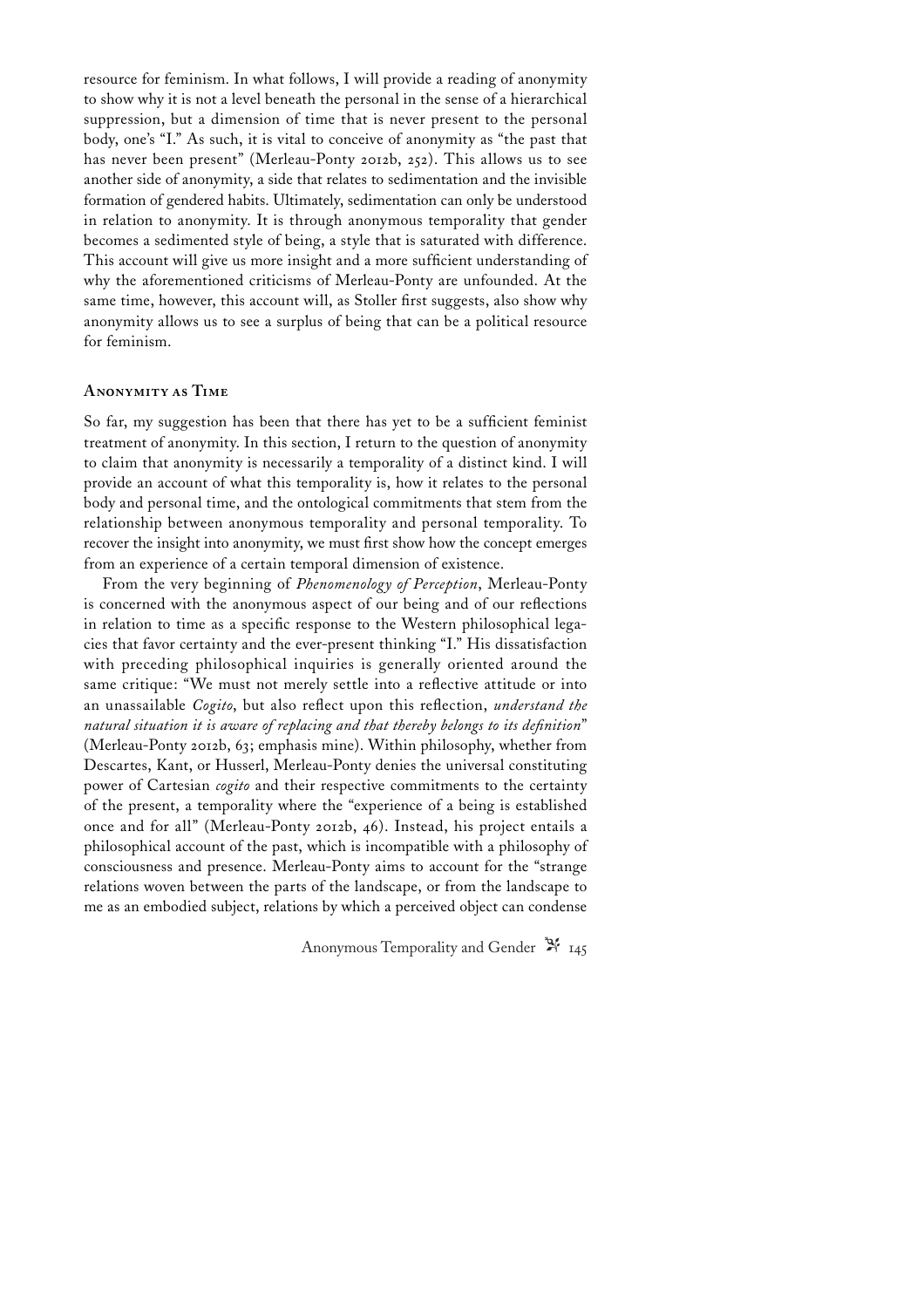within itself an entire scene or become the *imago* of an entire segment of life" (Merleau-Ponty 2012b, 53). These strange relations are our sensing, or our embodied communication with the world, a communication without which we would not have a world at all. Sensing makes the world pregnant with meaning.

Ultimately, strange relations are what make the Cartesian *cogito* assailable. They are present in our relationship with the world, but they are not present to my "I." Rather, "I" am formed in and through them such that they are not directly present to me, but are rather a background for the emergence of the *cogito*. And so, "We must attempt to understand how vision can come about from somewhere without thereby being locked within its perspective" (Merleau-Ponty 2012b, 69). In this respect, a subject is never purely present to herself; rather, there is an uncertain strangeness at the heart of existence.

In "Part One: The Body," this "somewhere" of strange relations is the body. Using the well-known phantom limb example, Merleau-Ponty suggests that, in some way, we all have phantom limbs. That is, when an amputee senses his amputated arm it is not a pathological response, but is instead the response of his past being in the world, a past world that was lived with two arms. "What refuses the mutilation or the deficiency in us is an I that is engaged in a certain physical and inter-human world. . . . To have a phantom limb is to remain open to all of the actions of which the arm alone is capable and to stay within the practical field that one had prior to the mutilation" (Merleau-Ponty 2012b, 83–84). One cannot sever one's past lived experience just by severing an arm. "I" have limbs that extend out to the world, whether physical, emotional, etc., in order to have the world "I" have. Thus, when an amputee experiences the phantom limb it is the incorporation of past bodily habits into his present being. The body, then, is the place in which I am able to have a world, a place where strange, phantom relations take place so that I can give meaning to my world.

However, phantom relations do not and cannot characterize all of our being or else we would never have a present time. Instead, they are a repressed past from which our first-person existence springs forth, and in so far as they precede the "I," they are impersonal. So unlike Sullivan's claim of the impersonal as neutral, the impersonal is a different time for my being. It is not my "I," and therefore it is not personal. Rather, "my life is made up of two rhythms," two temporalities, and an "*almost* impersonal existence thus appears around our personal existence" (Merleau-Ponty 2012b, 86). We can relate these two temporalities to what he calls " two distinct layers," of the body, "the habitual body and that of the actual body" (Merleau-Ponty 2012b, 84). The habitual body is not neutral or acultural; it is a repository of habitual experience. Thus, the time of strange relations is the almost impersonal existence, a repressed past of my habitual body, whereas my "I" lies within the present personal temporality of my actual body. This past, as Alia Al-Saji suggests, is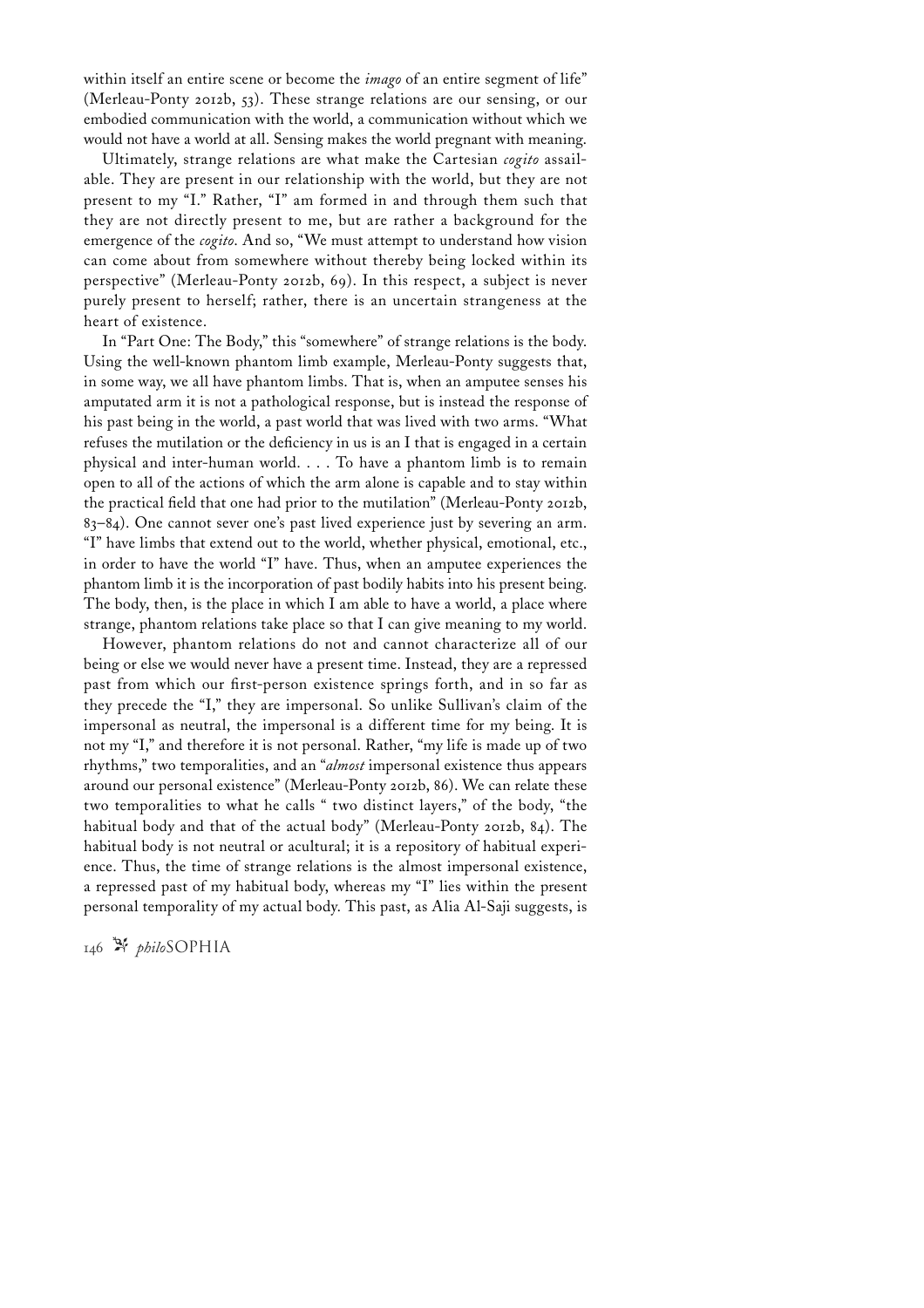"the generative" time of the "divisions, of experience, of things, and ideas" that are my personal time (Al-Saji 2008, 48).

It is here in this distinction between these moments or rhythms of being that Merleau-Ponty begins to use the language of anonymity in relation to the almost impersonal, habitual body. He says,

Just as we speak of a repression in the restricted sense when I preserve through time one of the momentary worlds that I have passed through and that I make into the form of my entire life, so too can we say that my organism—as a pre-personal adhesion to the general form of the world, as an anonymous and general existence—plays the role of an *innate complex* beneath the level of my personal life. (Merleau-Ponty 2012b, 86)

The anonymous here, as a level beneath the personal, must not be read in a hierarchical way. It is a level beneath only in so far as it underlie*s* my present. It is not less than the personal level, but informs the personal level in a phantomlike way such that this "level" is not a spatial dimension; *it is a time* that haunts my personal body. The phantom limb exemplifies this haunting of the "I"—while one of my arms may be missing, the sensation of the arm haunts me in so far as my "I" has actualized in relation to me having two arms. Perceiving the world with two arms is my habitual experience of the world such that "I" continue to exist in the world as if I had two limbs, just as "I" had two limbs in my past. Thus, the anonymous is the time of a repressed past, a time that informs the personal time of my present "I."

As Al-Saji points out, the most intriguing discussion of this anonymous past is found in the chapter, "Sensing." Here, Merleau-Ponty unravels the different temporal horizons that make up my existence and provides an "account of sensory life" that "allows us to glimpse a different structure of bodily temporality, one that involves an irreducible sense of pastness" (Al-Saji 2008, 47). Beginning with a challenge to the Cartesian subject of presence, Merleau-Ponty's concern is with "the world . . . not perfectly explicit in front of us" (Merleau-Ponty 2012b, 215). More specifically, he suggests that it is impossible for a perception to belong to pure being; rather, perception is informed by a history such that "sensation is a reconstitution, it presupposes in me the sedimentations of previous constitutions" (Merleau-Ponty 2012b, 221). These sedimentations arise, he says, from "an atmosphere of generality," of anonymity, which is prior to my present "I." That is, they emerge from sensing, prereflective moments that actualize my reflective self. And since sensing happens before reflection, I am unable to know, reflectively, these sedimentations. Instead, I feel them, I sense them unfold onto my being. They arise from a past, even from who "I" was in the past. As such, anonymity is a different temporality than the time of my "I." Here we have two distinct

Anonymous Temporality and Gender  $\mathbb{N}_{147}$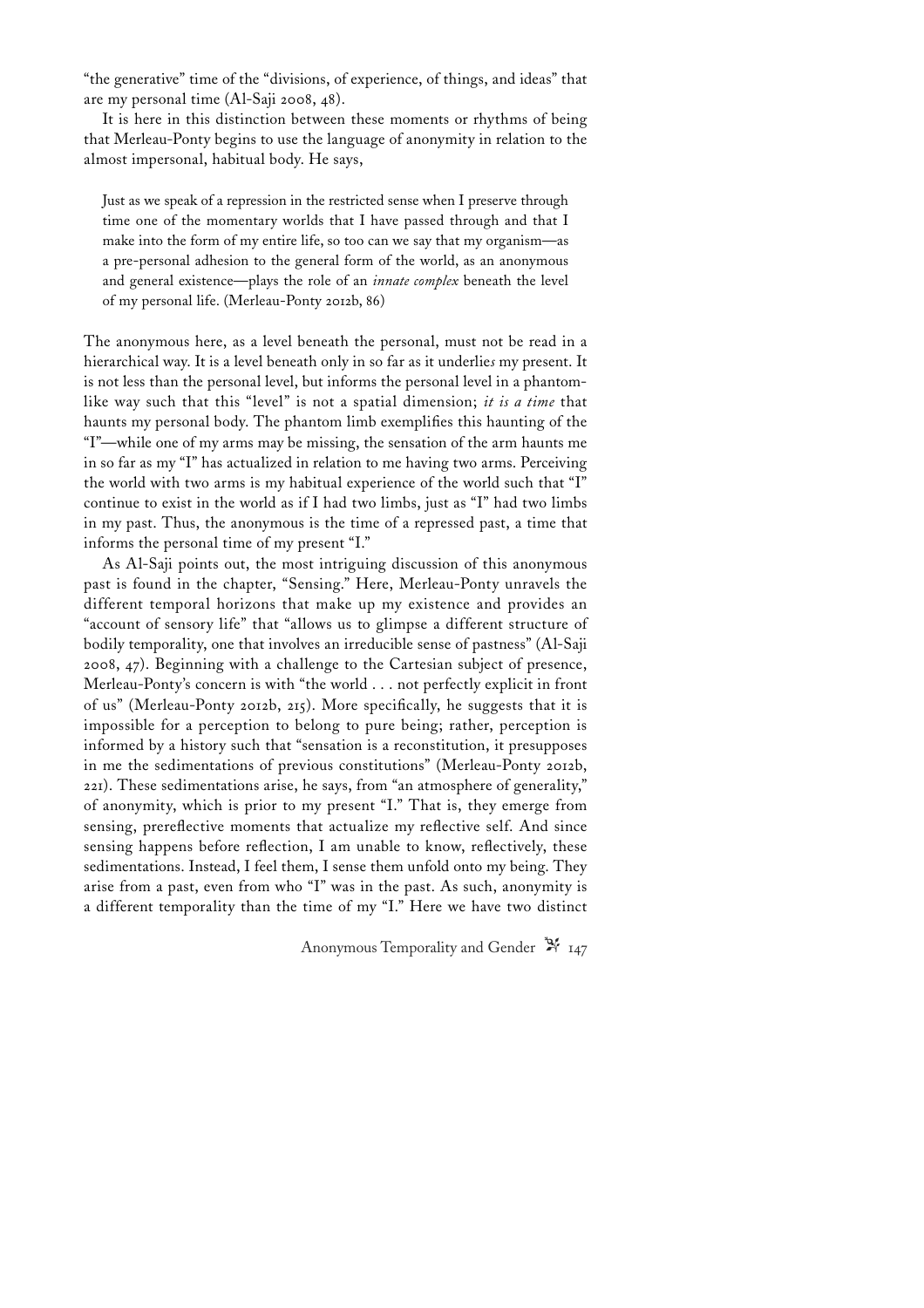structures of temporality where anonymous time is prior to my intellectual determinations of a perception, my personal time. Or, anonymous time is the generative past of my present. It is only a level beneath me in so far as they are before the *cogito*. In other words, my "I," *my* present happens at a time after sensing, but is nevertheless continuously informed by my sensing. It is not "I" who perceives, *since "I" am a time beyond sensing*, but rather "*one* perceives in me" (Merleau-Ponty 2012b, 223). Anonymous temporality is not absolutely prior to my personal time, but it is a generative time of my personal body.

Unlike Sullivan's claim that this general existence is a neutral, universal layer of the subject, here we find quite a different account. General existence, the prepersonal atmosphere beneath my "I," is a time without a linear self; it is the time that gives us the ability to build meanings and have intentionality. It is the sensing of the world that precedes the sensible. The affectivity here is "an opening onto the rhythmic differences of the world . . . a dynamic and dialogical affectivity that modulates its openness in response to the world" (Al-Saji 2008, 53). This generative past that is anonymous temporality actualizes one's personal temporality, but only insofar as it is a forgotten past, a past that can never be captured by the *cogito*. In Al-Saji's words, "It registers within experience as an original forgetting or blindspot that does not derive from, and cannot be overcome in, direct perception" (Al-Saji 2007, 184).

It is not, then, that Merleau-Ponty seeks to deny difference or others in our world, but rather he asks the question of how we make determinations about them and how we form our very own personal "I." And furthermore, anonymous temporality is not a time of a solipsistic subject, a time without others. Rather, it is the world unfolding in me. As Merleau-Ponty suggests, "I experience sensation as a modality of a general existence, already destined to a physical world, which flows through me without my being its author" (Merleau-Ponty 2012b, 224).

This generality that characterizes anonymity decenters the authority of the *cogito*. It suggests that there is a fallacy to a philosophy of presence and to the Cartesian *cogito* only insofar as they demand a forgetting of the past. For Merleau-Ponty, the transparency of the Cartesian *cogito* is an impossibility because there is always a past that creates an opacity to the present. There is always a past that haunts "me." What is at stake here, then, is a philosophical method that does not posit all time and all experience in the constituting subject; rather, there is a time of strange relations with the world, or as Al-Saji suggests, "a deeper sensory difference that can only be adequately conceived as 'original past" (Al-Saji 2008, 69).<sup>2</sup> Thus, reflection, my personal time, always draws upon a prereflective, anonymous time, "a past that has never been present" (Merleau-Ponty 2012b, 252).

148 <sup>34</sup> *philo*SOPHIA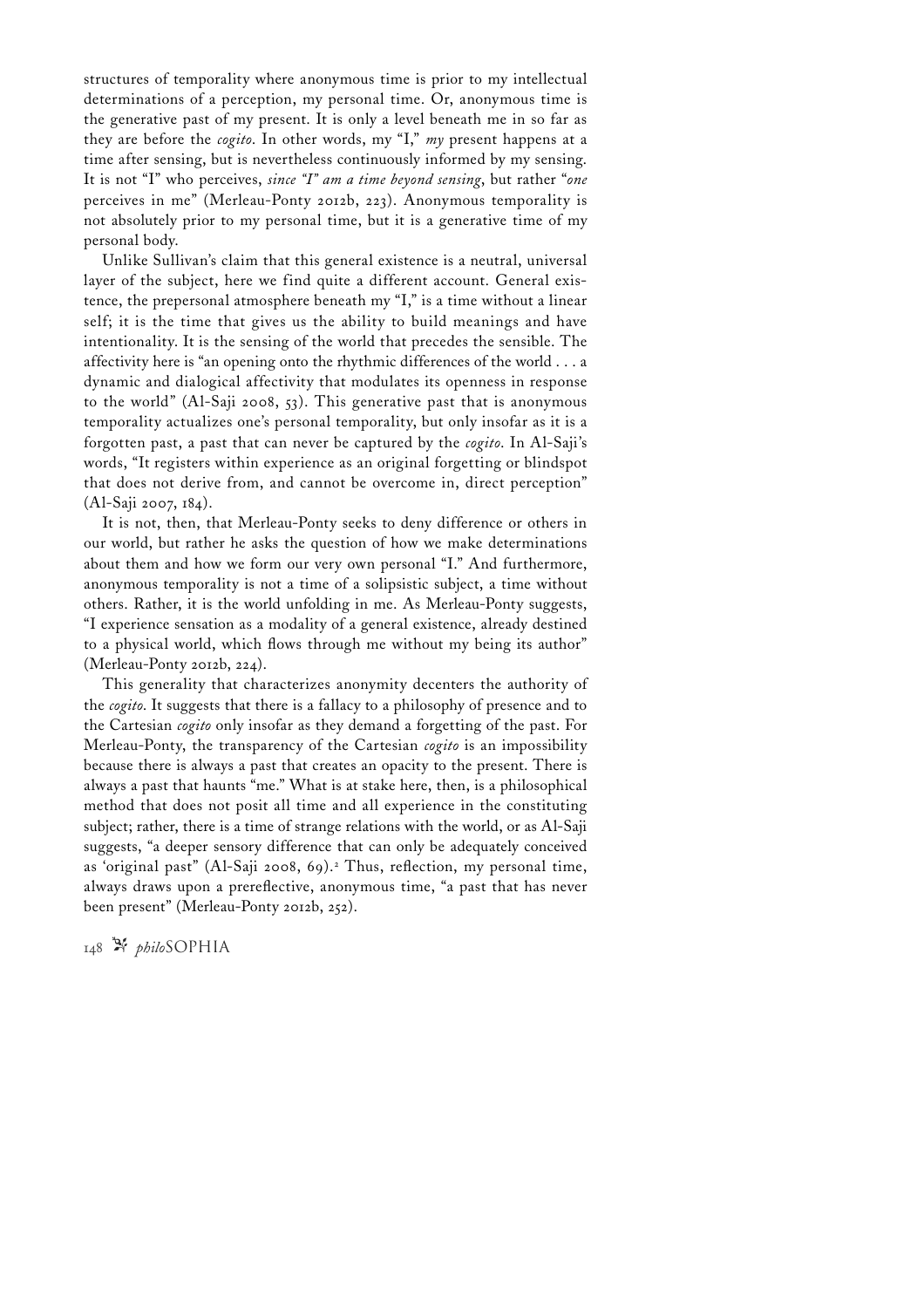### **Gender: Habit, Surplus, Time**

So far, I have suggested that it is necessary to think of anonymity as a structure of temporality distinct from the *cogito*. In what follows, I claim that this emphasis on anonymous temporality provides insight into two different feminist conceptualizations of gender: gender as habit and gender as surplus. Both of these offer invaluable resources for understanding what gender is. Yet, I will suggest that we need to look to a third understanding of gender, gender as lived time, for a richer account of the origination of gender habits and subversion.

Young and Bartky claim that gender norms are internalized and sedimented such that they become a part of one's bodily situation. They both show the seemingly natural style of gendered existence that results from the incorporation of gendered habits into one's being, habits that are taken up and lived prior to reflection on them. For Young, this is the habit of femininity as inhibited intentionality and a restricted spatiality such that women do not use their bodies in expansive ways. It is the habit of throwing like a girl. For Bartky, femininity is the habit of domination, typified by the "fashion-beauty complex" and sexual objectification, which make woman into a being who is rooted in her immanence, but always alienated from her physical body (Bartky 1990, 39–40). Here, gender as habit allows us to understand the way in which bodies are shaped into particular gendered beings.

This is also precisely what motivated Beauvoir to write *The Second Sex*: "If the female function is not enough to define woman, and if we also reject the explanation of the 'eternal feminine,' but if we accept, even temporarily, that there are women on the earth, we then have to ask: What is a woman?" (Beauvoir 2010, 4). Beauvoir's inquiring, and indeed her project, poses the question of the anonymous source of femininity. If it is not what is present to us, what is it? How do these beings we call women come to be present? What kind of past makes them present? In other words, it is not just a question of what habits encourage the process of becoming a woman, but is also a question of anonymous temporality.

This never-present past means that personal temporality, the lived time of my "I," is very superficial. There are always relations, sensations, and habits at work prior to myself as an "I." And this past emerges right in and through my body. I develop habits of sensing that generate what Beauvoir terms a "general arrangement" of possible relations (Beauvoir 2010, 341). If we are to think about this in regard to my gendered "I," it means that underlying my determinations about my gendered self are habituations that inform my gendered style of being, my gendered style of relating to the world. Anonymous temporality, then, is the time of the sedimentation of gendered habits. To use Beauvoirian language, it is the time of becoming a woman. I am a woman, but only insofar as I have a past that actualizes the claim, "I am a woman." But it is a past that is so anonymous

Anonymous Temporality and Gender  $\mathbb{R}$  149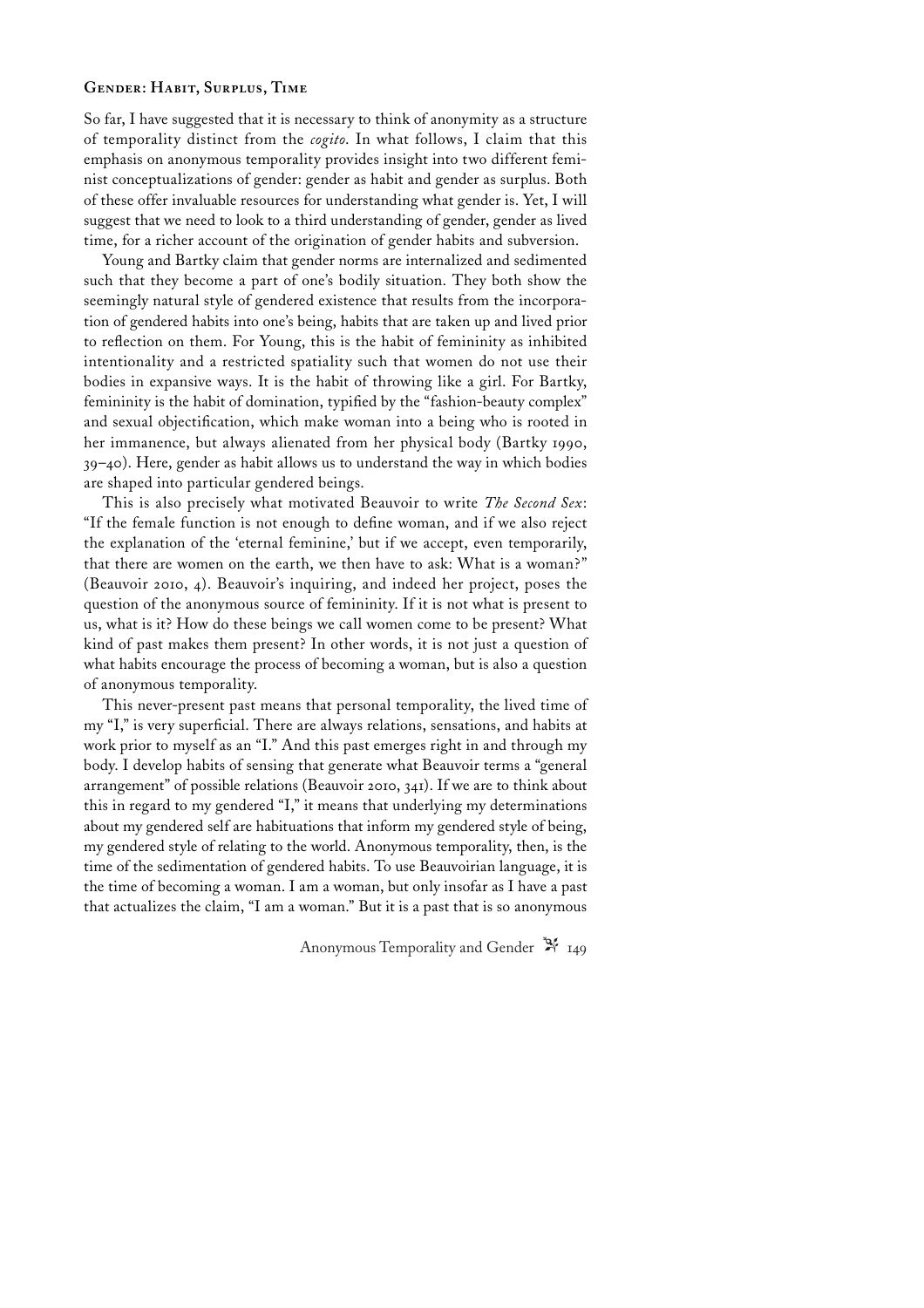to me, but so rooted in me as a gendered being, that I take myself as a gendered self, as a "woman" or as a "man" as naturally given.

The relationship between anonymous temporality and sedimentation becomes more evident if we consider that anonymous temporality establishes a general arrangement for the personal body. Given this, it is possible to see how gender normativity is rooted in the anonymous level. Gender is not an object that is consciously given over to us. It is taken up by us and lived by us, and in this living we establish a way of relating to the world as an "I." Although she does not discuss it in terms of time, this is precisely what Sara Heinämaa refers to in her phenomenological account of gender when she says, "The body is ultimately understood as a system—or better as a sedimentation—of values and meanings, created by *former* bodily acts, postures, gestures, and movement" (Heinämaa 1997, 302; emphasis mine). Another way of stating Heinämaa's position is to say that gender emerges from anonymous temporality insofar as it originates in a past that I cannot recall; it is something that "I" already do, that "I" already am. In other words, this conceptualization of gender as habit draws on anonymous temporality to make the claim that gender is a matter of sedimentation in one's lived body.

Anonymity, then, is the temporality of sedimentation. It is the sensing that generates particular gendered *cogito*s. That is, sensory experiences, whether vision, touch, or the sensation of bodily movement, materialize a gendered "I" such that anonymous temporality is the time of the sedimentation of gendered norms. And insofar as sedimentation occurs in anonymous temporality it becomes possible to understand why and how it is that gender comes to be a habit that is ordinarily done prereflectively. That is, "I" do femininity not because I think about it, but because it is how "I" actualize, how "I" come to think and be in the world. In this sense, anonymity illuminates how it is that gender becomes habit; existing prior to reflective experience means gender is deeply embedded or sedimented into one's "I." Not only does this show that gender is always present in one's "I," but also shows why it is that gender normativity is so difficult to undo.

Stoller's account of anonymity as indeterminacy, however, argues for an understanding of gender as surplus. As Stoller points out, the anonymous is an excess; it "represents a *surplus* which makes different experiences possible" (Stoller 2013). Stoller suggests that this is Judith Butler's insight in *Gender Trouble*: gender is never fully determined as there are always bodies and experiences that exceed given gender norms. For Butler, and for Stoller, the fact that feminists always use an "embarrassed 'etc.'" to characterize the feminist subject—gender, race, class, age, sex, etc . . .—draws attention to the failure of identity (Butler 1990; 143; Stoller 2013). The "etc." shows us how gender identity is always already implicated in uncertainty and indeterminability. In this respect, indeterminacy characterizes gender.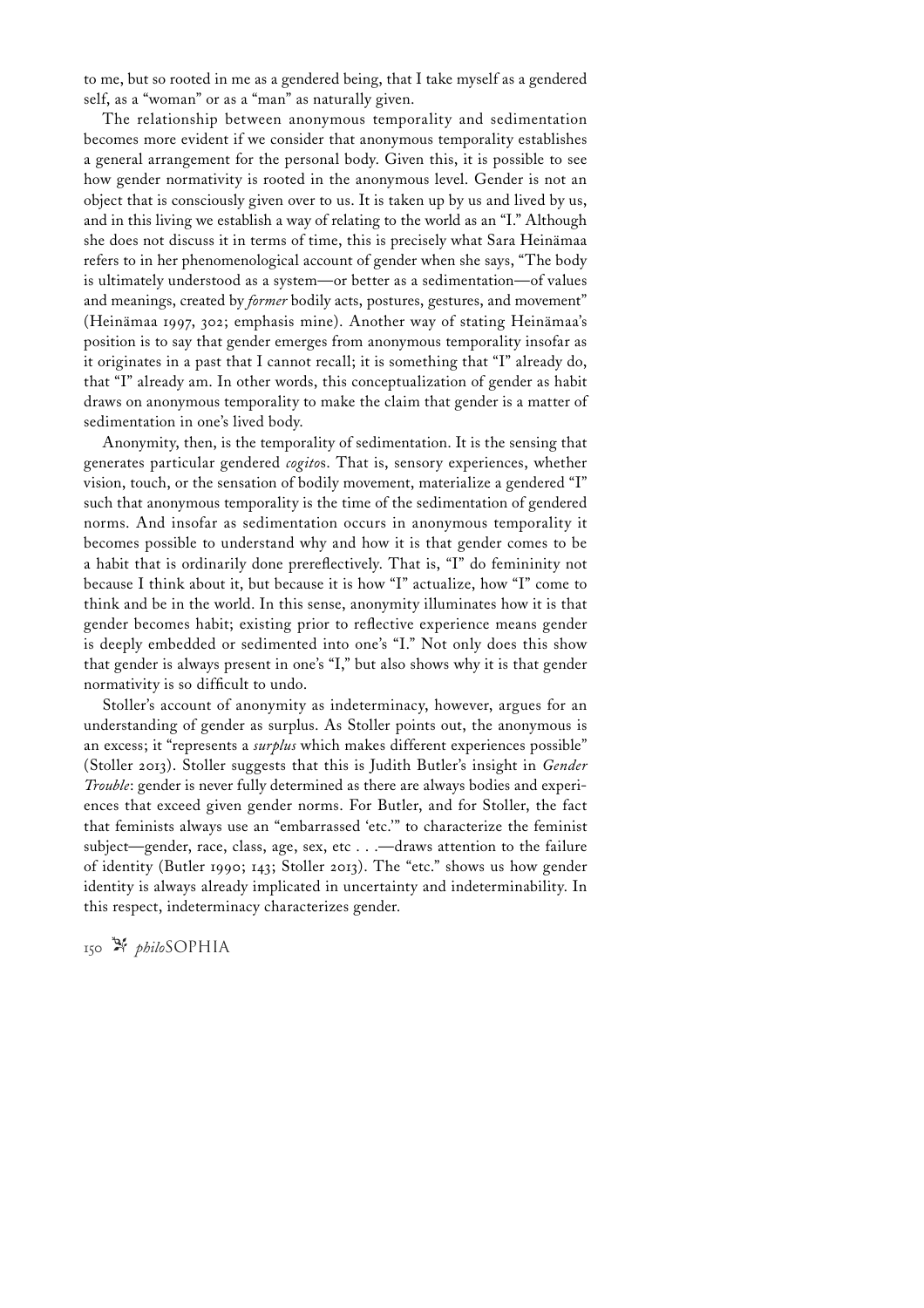For Stoller, seeing gender in this way provides a positive political project for feminism. It means that the determination of a fixed gender, of gender normativity, is always in question. More specifically,

When something is instable in itself, it need not be compelled to remain so. This opens the door to a kind of ethics, which stipulates the instability of determination, and assumes that another determination is *basically* possible. The determination itself points to further possible determinations, and in regard to the issue of gender: it means that living a specific gender is not set down once and for all. Every gender has the option of taking on another gender identity. (Stoller 2013)

Similar to Butler's politics of subversion through gender performativity, where gender normativity entails an exclusion that generates an excess, Stoller claims that the anonymous, as a surplus, underscores the indeterminate character of gender, and consequently should be read as a rich ethical and political resource for feminism. Gender is never merely normative and a process of habituation. Gender is a surplus of possibility.

This notion of gender as surplus is quite compelling as it explains why it is that gender norms shift and suggests that subjects are never purely bound violently to normative practices. But, it is only through a temporality that is different from my personal temporality that indeterminacy can emerge. Given the plurality of sensible givens in anonymity, anonymity is a time in which different meanings are generated. Different sensings can unfold in me such that my gendered existence may actualize differently. Similar to gender as habit, gender as surplus draws on anonymous temporality. In other words, the anonymous body does not just make the body formative to who I am, but insofar as anonymous time enfolds the emergence of my "I," my self is at once more than just the "I."

This indeterminacy may seem to be at odds with the sedimentation of gender. For instance, if gender is indeterminate because it operates at the anonymous level, then how is it that gender becomes rooted in a lived experience? Anonymous temporality reveals that one's sensory experience is indeterminate until it becomes habitual or sedimented. Sedimentation is what generates my claim as a particular kind of gendered person. At the same time, however, even when "I" become habitual, lived experience can interrupt this habituation shifting who "I" am and what "I" do. Of course, it is not just any lived experience that can interrupt "my" habituation. It is experience that draws awareness to "my" history, to how I have become who "I" am. Gender becomes sedimentation when "I" do it automatically; it becomes surplus when what "I" do automatically is existentially shaken and disrupted.

Anonymous Temporality and Gender  $\mathbb{N}$  151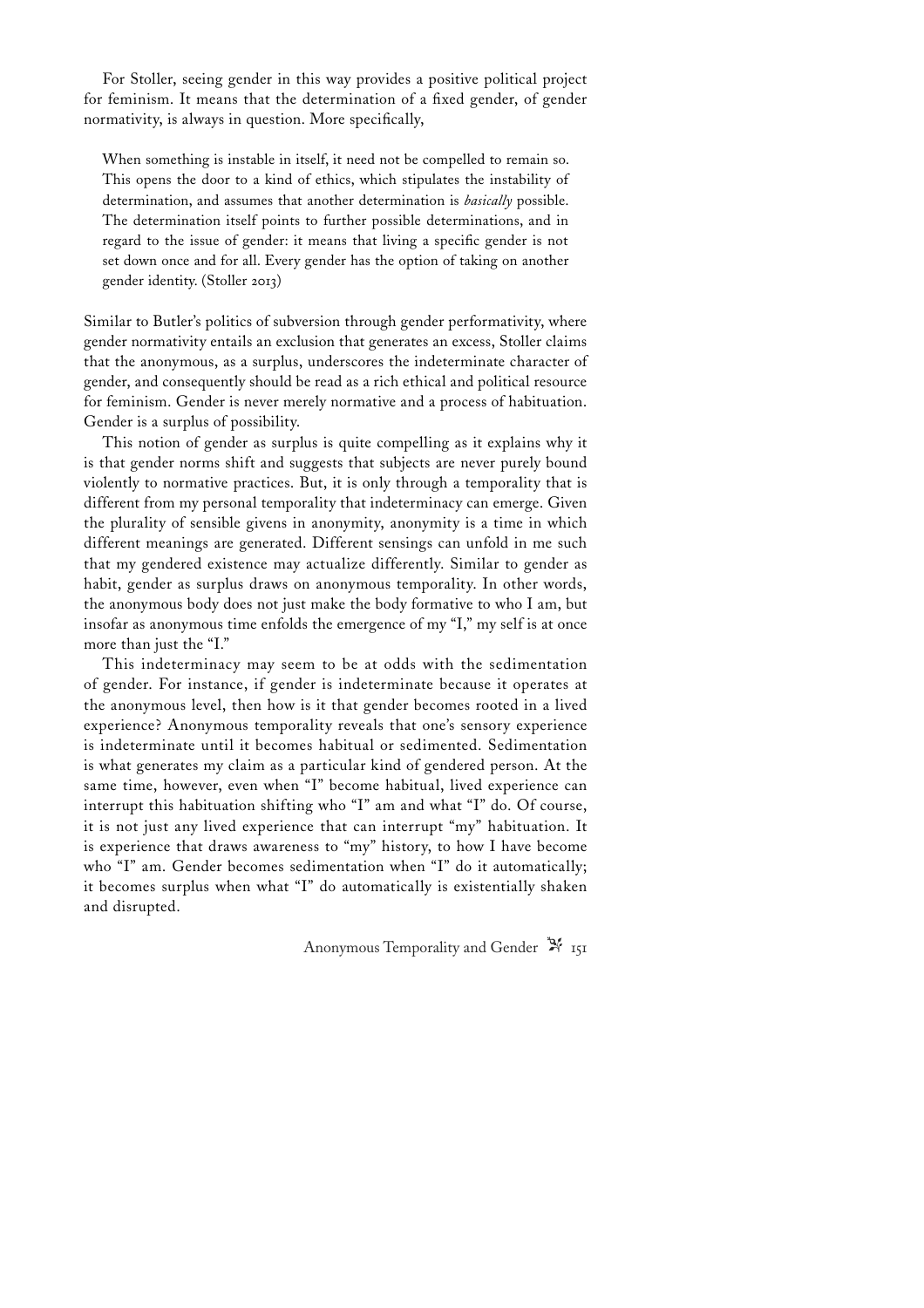In either instance, however—thinking of gender as sedimentation or as surplus—gender is being understood as lived time. And if we are to following this and think of gender as time, then it becomes possible to articulate the affective experience of gender—how it is unconsciously lived as a forgotten past, and when and how "I" consciously feel it, in *my* present, in a confrontation with normativity. At the same time, we can articulate a positive political project for undoing the violence of gender norms. This also suggests the possibility of a phenomenological account of normativity, an account that is rooted in experience and the body rather than external disciplinary practices of gender.

To elaborate on this dual character of anonymity, it is instructive to draw on Al-Saji's notion of anonymous time as an immemorial time. (Al-Saji 2007). To most, gender is immemorial. It unfolds in us without our conscious experience of it. Gender registers within our experience, but ordinarily in a forgotten sense. While I, in my personal time, may call myself a woman, a man, or claim some other gendered identity, ordinarily I do not directly perceive my gender; it is, rather, a memory that I cannot recall. It is a memory that I cannot make fully present. That is, I do not know my gendered habits until I gain some distance from or have to confront them through an experience (direct discrimination, harassment, sexual violence, etc.) that draws them into my personal time. Prior to this distance or confrontation, they are anonymous. Gender is a forgotten sedimentation in anonymous temporality. In other words, gender is immemorial. It cannot be captured by my "I," but continually haunts my temporal structure. This is why it is so hard to draw the line between the natural and the cultural. If my gendered style of being precedes me then it certainly seems *as if* I was born as such. "I" have always thrown like a girl. "I" have always had inhibited intentionality and restricted spatiality in my being as a girl or woman in the world. But "I" am only this way insofar as I cannot recall my past. So, when we think of gender as immemorial it is possible to see why gender norms unfold in our lives in insidious ways and why we come to feel them as natural. They are phantom-like relations with our world and others that we take up in order to form a concrete, personal situation. The temporality of gender is the duration of becoming a gendered "I."

This lived time is also immemorial in another sense. As immemorial, gender is never fixed, never memorialized. The prepersonal body of anonymous temporality undoes my "I" in the very moments of its being, and the new "I" forms a new past. Anonymous temporality does not flow in a unidirectional way toward the personal body such that it only establishes one sedimented way of being in the world. As Merleau-Ponty suggests, "By sensation I grasp, on the fringe of my own personal life and my own acts, a life of a given consciousness from which these latter emerge, the life of my eyes, my hands, my ears, *which are so many natural selve*s" (Merleau-Ponty 2012b, 254; emphasis mine). That is, my "I" is never fully determined or purely singular because my senses, my "anonymous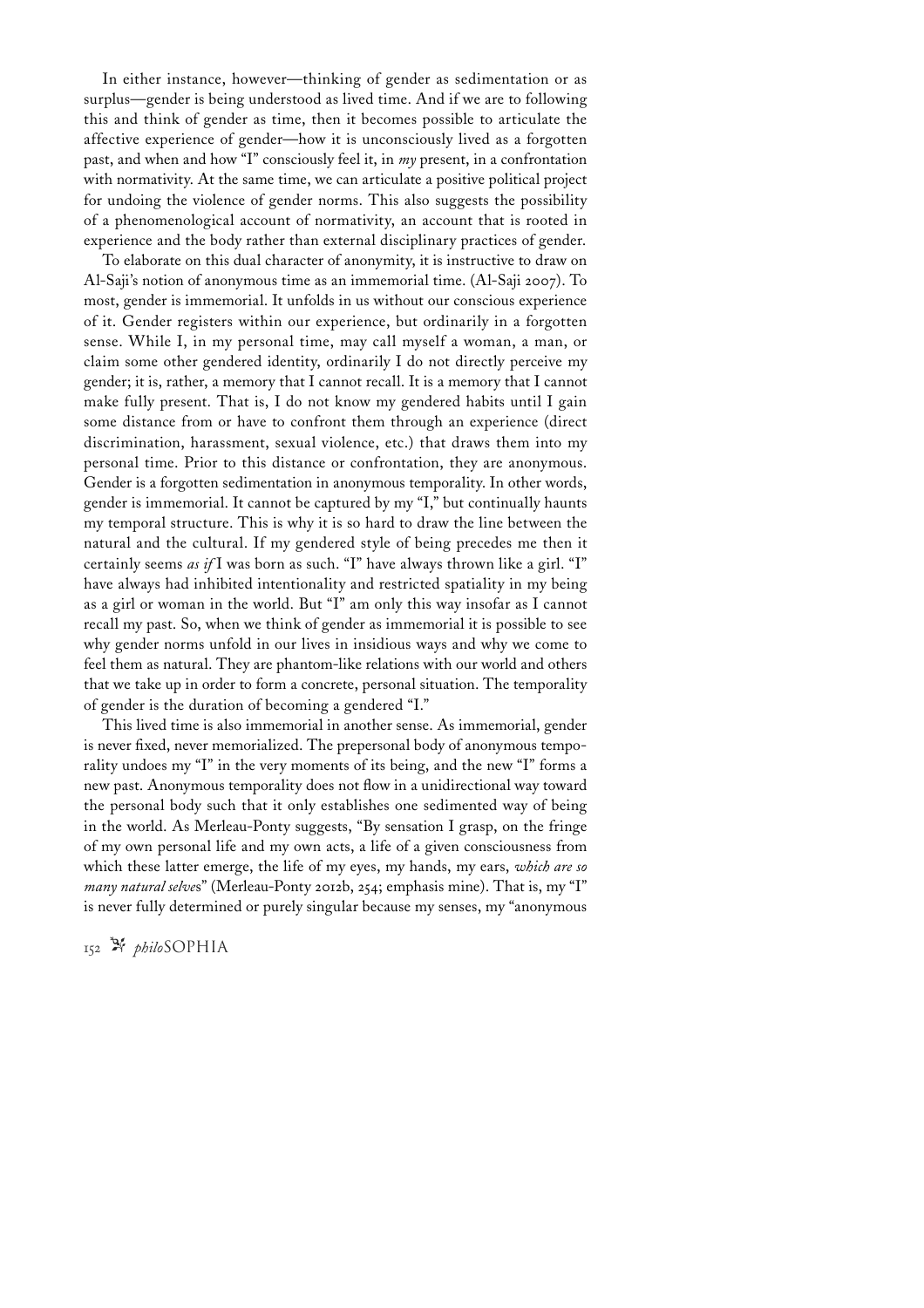functions," are a bouquet of sensations waiting to be actualized (Merleau-Ponty 2012b, 224). Because my body does not sense in the singular, but senses with my eyes, my nose, my heartbeat, my "I" can actualize differently. For example, taking up new practices, such as yoga, martial arts, or a sport, practices that all require the use of senses in ways different than ordinary behaviors, often transform one's reflective consciousness and even one's sense of self as a gendered "I." This would be, for instance, to take Young's example, the case if all girls were taught to throw a baseball in the same way and with the same fervor that boys are. The same would also be the case for more violent experiences such as street harassment or sexual assault where different sensory functions are heightened, forming a different relationship to one's gendered existence in the world.

Of course, these are two different kinds of experiences of confrontation. The positive experience of developing a practice that challenges, consciously or not, the limitations of gender normativity is in no way like an experience of violence that is a consequence of the very violence of gender normativity. But, both experiences of confrontation can result in a mourning of gender normativity—the recognition and experience that there is a limitation, a violence, in my being that "I" was not aware of—which can lead to a shift in one's style of gender. The new actualization may be negative—"my" experience of shame after sexual assault further propels me into thinking that I was responsible, resulting in a further sedimentation into patriarchal gender normativity; or it may be positive—learning to throw a ball and subvert the bodily limitations of patriarchal femininity, or finding a political identity through the experience of oppression. And while, unfortunately, under patriarchy, it is more common for women and other marginalized gendered persons to have a negative confrontation with gender normativity, even these negative experiences can lead one to actualize one's gendered self in a different and possibly, subversive manner. In other words, though "I" can be paralyzed by gender normativity, "I" can also challenge it depending on my situation. Ultimately, this immemorial character in how one's "I" actualizes means that gender is unstable. My many natural selves can undo and remake my current gendered actuality.

Heinämaa, though, believes the anonymous is characterized by the singular. She claims, "[T]he anonymous subject . . . is not plural but singular . . . it is *someone* who sees in me or along with me. . . . Thus there is no multiplicity or generality of subjects but rather a couple or a pair: me and an unspecified, nameless, or unnamed singular, someone else in me" (Heinämaa 2011, 49). Heinämaa suggests that this pair—I and someone—is always and only a pair. There is an interdependence between them such that "I" integrate the acts of someone, and the someone is rooted in me. But such a reading fails to account for the evident plurality of the someone of anonymity. As Merleau-Ponty says, anonymous temporality is the time of "*so many natural selves*" (Merleau-Ponty 2012b, 254; emphasis mine). It is my natural selves—my senses, the life of my anonymous

Anonymous Temporality and Gender  $\mathbb{X}_{153}$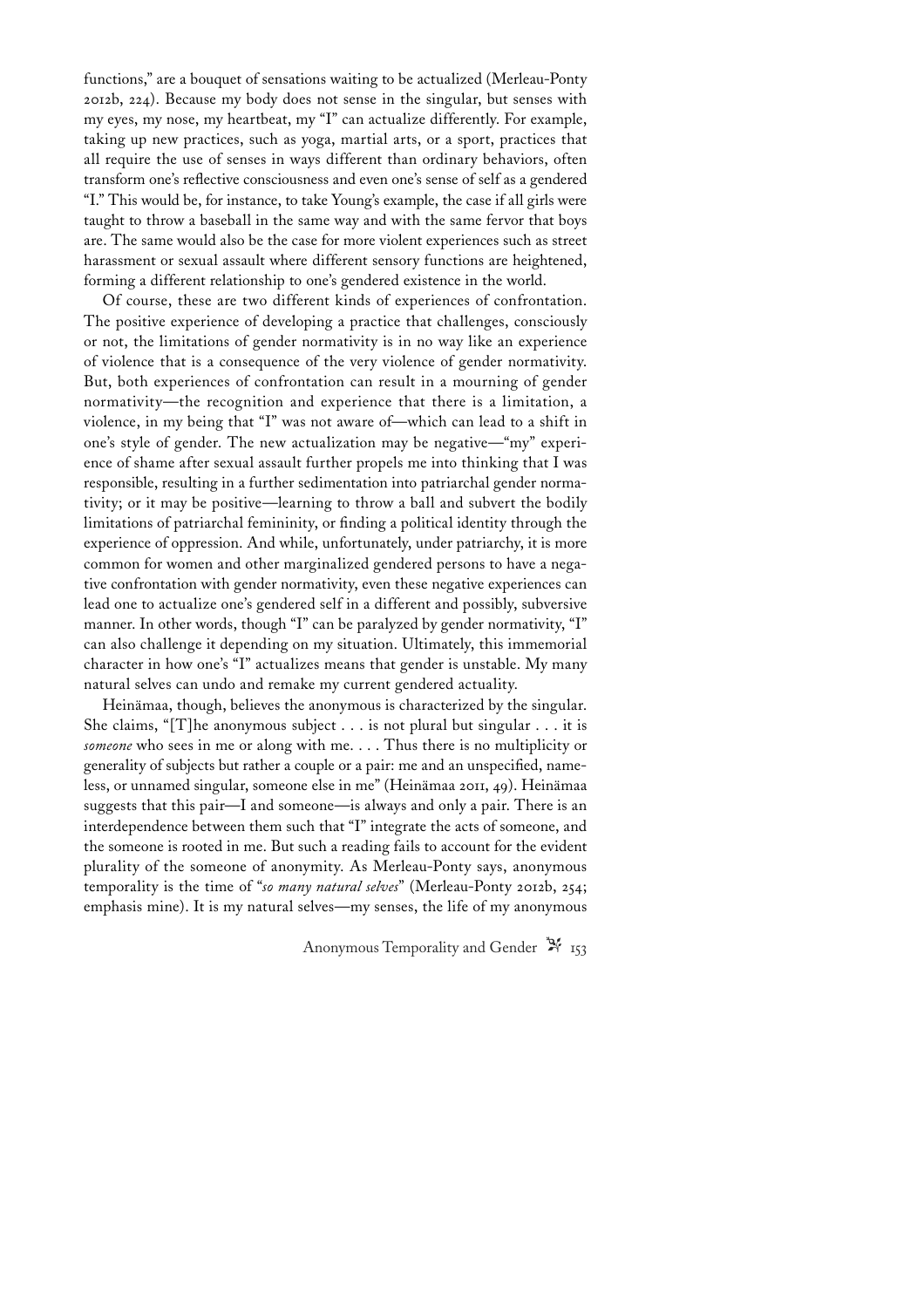functions of my hands, my eyes, my sense of smell, my heartbeat—that interact with my personal time such that the someone in this case, is in fact plural. This plurality is most explicitly captured when Merleau-Ponty discusses sensation: "It can be said that our *senses* literally interrogate things and that the things respond to them;" "I have *senses* and . . . they give me access to the world" (Merleau-Ponty 2012b, 333 and 225). This plurality is further supported by the ambiguity of the French indefinite pronoun *on,* which can translate as one *or* as we or they. When he says, "[*J*]*e devrais dire qu'on perçoit et non pas que je perçoit*," it is necessary to be attentive to the ambiguity in the pronoun here, especially given the frequent references to my senses as plural (Merleau-Ponty 1945, 249). Additionally, *on* can refer to general values and customs, which further illuminates the plurality of the pronoun. In this way, anonymous temporality as the lived time of my senses cannot be seen as singular. Because anonymity is a time prior to the *cogito*, it is a time prior to my singular self. In this immemorial time, one's senses unfold in their plurality. In terms of gender, it is only from sensing that different gendered experiences can actualize.

Anonymous temporality can be understood as the temporal force that informs my gendered existence as an "I." I lay claim to myself as a woman because the senses actualize the world for me in a particular way, and these senses becomes habituated in such a way that I can continue to lay claim to myself, in the structure of personal temporality, as this woman that I am now. Or, my habituated senses can be disrupted in such a way that who I am now as a gendered being may shift. Understanding this interplay between repetition and alteration, habituation and interruption, or determinacy and indeterminacy means that gender is neither a time of unconstrained play and pure plurality nor a time reducible to one's past or present. Gender is a becoming, and in this sense one's "I" may become normative or may become otherwise.

In other words, the reason that being a woman must constantly be practiced and maintained through habits is because there can be shifts in our experience of the world such that woman becomes a vulnerable category of my "I." Our gendered experience in time makes a difference in who we become. Understanding gender as time, then, and specifically understanding gender in anonymity, improves upon the notions of gender as sedimentation and gender as surplus not because it challenges these conceptions, but insofar as it gives an account of the temporal force that gives rise to them. Without time, sedimentation and surplus have no hold upon our experiences and our world. In other words, anonymity is a time in which gender becomes. It is not that anonymity is without gender, but that anonymity provides a temporal framework for understanding the way in which gender seems to be natural and why it is that gender normativity is so difficult to undo. As rooted in "me," gender is always a part of my "I," my personal time, but as generated by anonymity, it is always prior to "me," hence "I" never see it for the oppression that it is. It seems, then,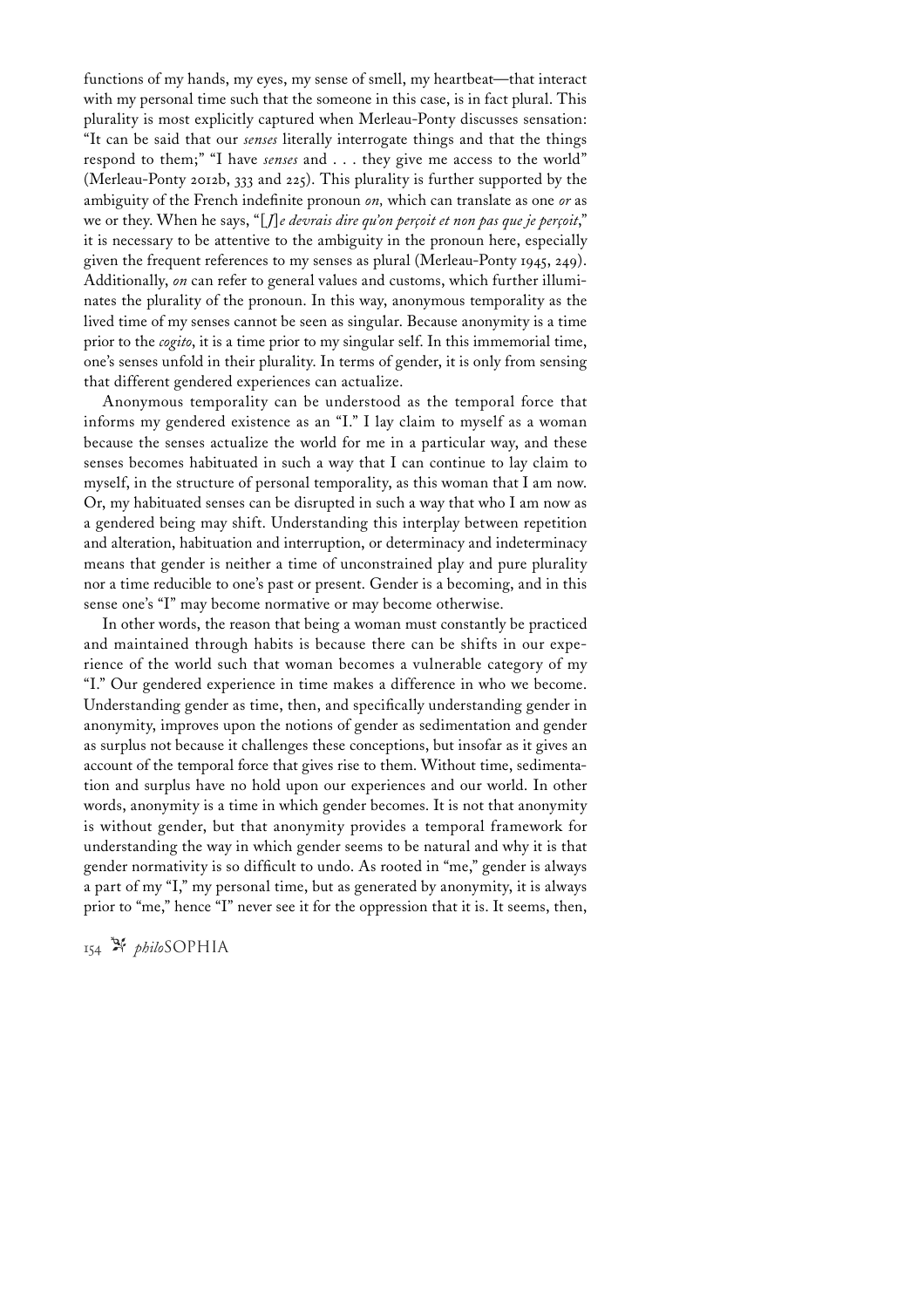that despite the tensions among feminist readings, it is important that feminists lay claim to the notion of anonymous temporality as it provides a helpful way into understanding how gender comes to be embedded in our lived experience.

I have argued that Merleau-Ponty's notion of anonymity provides a framework for understanding gender as time that is ontologically instructive. Gender is time insofar as it is through anonymous time that the personal time of my gendered "I" actualizes. This conceptualization of gender illuminates the deep violence that gender normativity is. If gender normativity is temporal, then becoming woman is the sedimentation of normative violence at the level of the sense; it is a violence that is taken up and lived by my personal body. I am not suggesting that anonymity alone accounts for the hold and constraint that gender has upon our lived experience. But, anonymity adds a deep corporeal component to an account of gender normativity. Anonymity shows why and how gender is both deeply felt and prereflective. With a past "I" cannot recall, gender normativity is difficult to see, understand, and resist; but nonetheless, it is a past that "I" carry deep within my body such that from the structure of anonymity it is possible to give an embodied account of gender normativity, an account that takes lived experience as primary. But given that anonymity sheds light on the instability of gender, it also has liberatory potential for feminist concerns. It reveals the importance of cultivating new practices, habits, and visibly challenging oppressive norms as a means to destabilize the sedimentation of norms. New practices can renew perceptual experience such that how "I" did gender in the past does not solidify "me" as a gendered person in the future. Thus, undoing past sedimentations through a confrontation with normative practices and behaviors is key to actualizing a new "I." Thinking of gender as temporality, through Merleau-Ponty's structure of anonymous temporality, shows that gender normativity may bind the "I" to a certain present, but this bind does not guarantee a particular future.

—University of Oregon

### **Acknowledgments**

I wish to thank Ted Toadvine for his support of this project. I am grateful for the numerous discussions we shared and his insightful comments on an earlier draft.

#### **Notes**

1. Leonard Lawlor and Alia Al-Saji both support this claim of reading anonymity as a kind of temporality. See Lawlor, *Thinking through French Philosophy: The Being of the Question* (Bloomington: Indiana University Press, 2003), 95–108. See Al-Saji, "'A Past Which Has Never Been Present': Bergsonian Dimensions in Merleau-Ponty's Theory of the Prepersonal," in *Research in Phenomenology* 38 (2008): 41–71.

Anonymous Temporality and Gender  $\mathbb{X}$  155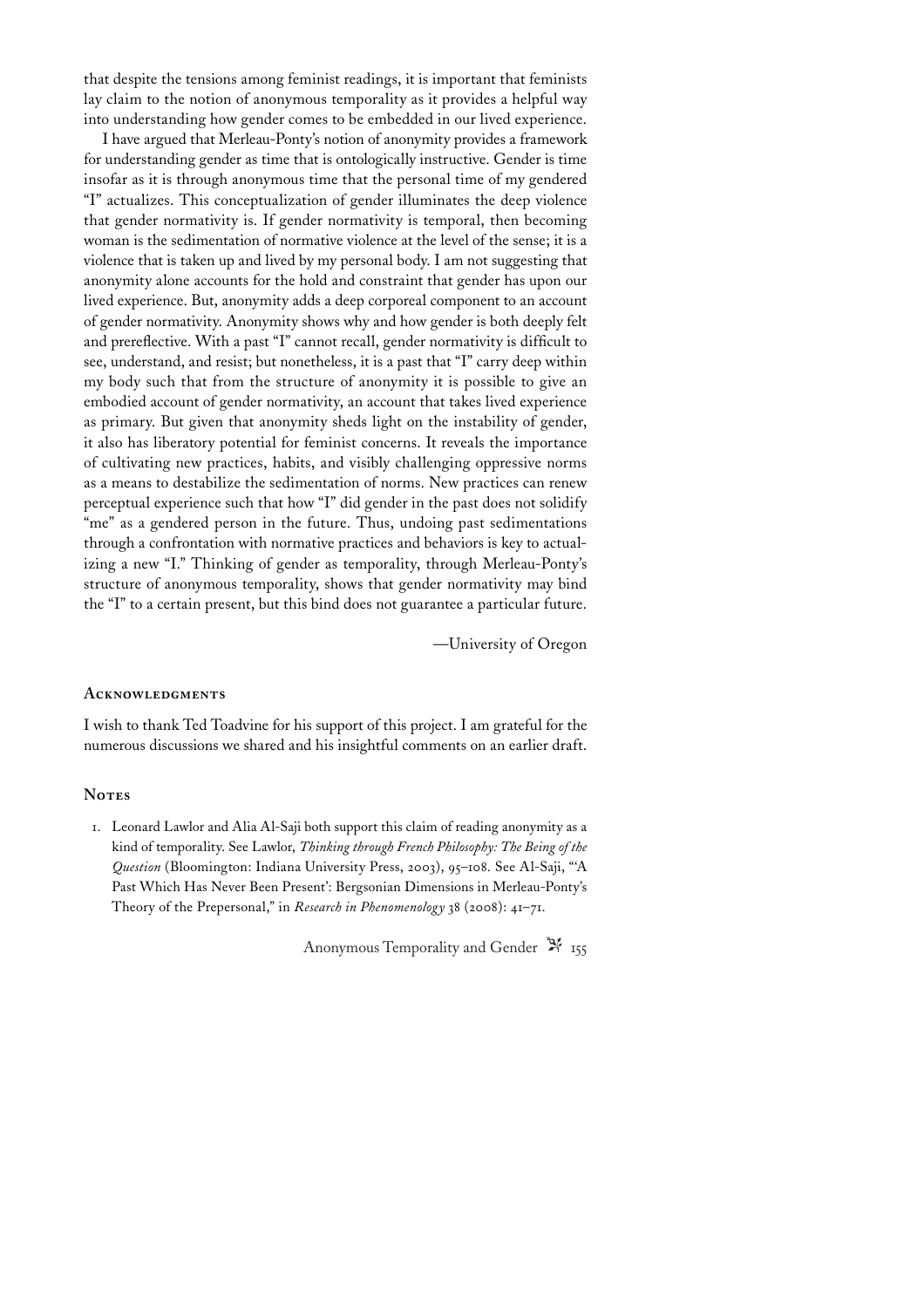2. Al-Saji also notes that this nonlinear past in the *Phenomenology of Perception* "can also be linked to what Merleau-Ponty will later call a 'vertical past' that disrupts the serial or linear order of time in *The Visible and the Invisible*" (see 42). Merleau-Ponty continues his critique of a philosophy of constituting consciousness in his lectures on institution and passivity. "Are we this immediate presence to everything before which the things that are possible are all equal? . . . This whole analysis" of the life of a consciousness "presupposes a prior reduction of our life to the 'thought of . . .' living." See *Institution and Passivity: Course Notes from the Collége de France*, trans. Leonard Lawlor and Heath Massey (Evanston: Northwestern University Press 2012), 5

# **References**

- Al-Saji, Alia. 2006. "Vision, Mirror, and Expression: The Genesis of the Ethical Body in Merleau-Ponty's Later Works." In *Interrogating Ethics: Embodying the Good in Merleau-Ponty,* edited by James Hatley, Janice McLane, and Christian Diehm, 39–64. Pittsburgh: Duquesne University Press.
	- . 2007. "The Temporality of Life: Merleau-Ponty, Bergson, and the Immemorial Past." *The Southern Journal of Philosophy* XLV: 177–206.
	- . 2008. "'A Past Which Has Never Been Present': Bergsonian Dimensions in Merleau-Ponty's Theory of the Prepersonal." *Research in Phenomenology* 38: 41–71.
- Bartky, Sandra. 1990. *Femininity and Domination: Studies in the Phenomenology of Oppression*. New York: Routledge.
- Beauvoir, Simone de. 1945. "*La Phenomenolgie de la perception de* Maurice Merleau-Ponty." *Les Temps Modernes* 1 (2): 363–67.
- . 2010. *The Second Sex.* Translated by Constance Borde and Sheila Malovany-Chevallier. New York: Knopf.
- Butler, Judith. 1981. "Sexual Ideology and Phenomenological Description: A Feminist Critique of Merleau-Ponty's Phenomenology of Perception." In *The Thinking Muse: Feminism and Modern French Philosophy,* edited by Jeffner Allen and Iris Marion Young, 85–100. Bloomington: Indiana University Press.

. 1990. *Gender Trouble: Feminism and the Subversion of Identity*. New York and London: Routledge.

- Grosz, Elizabeth. 1994. *Volatile Bodies: Toward a Corporeal Feminism*. Bloomington: Indiana University Press.
- Heinämaa, Sara. 1993. *An Ethics of Sexual Difference.* Translated by Carolyn Burke and Gillian C. Gill. Ithaca: Cornell University Press.
	- . 1997. "Woman, Nature, Product, Style." *Feminism, Science, and the Philosophy of Science.* Edited by L. H. Nelson and J. Nelson. Dordrecht: Kluwer.
		- . 2003. *Toward a Phenomenology of Sexual Difference: Husserl, Merleau-Ponty, Beauvoir.* Lanham, MD: Rowman and Littlefield.